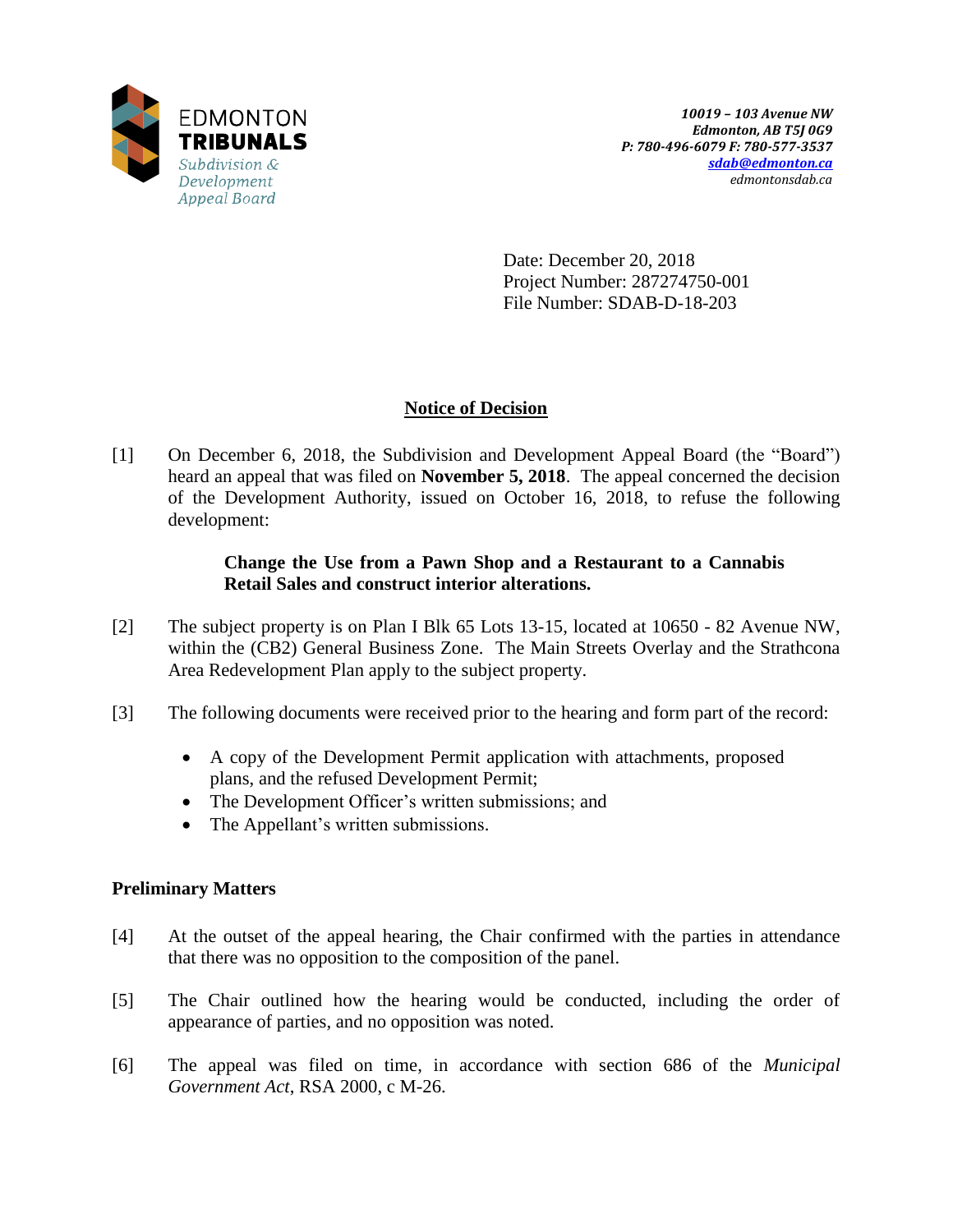#### **Summary of Hearing**

- *i) Position of Mr. R. Noce, Legal Counsel for the Appellant, Alcanna Cannabis Stores Ltd., who was accompanied by Ms. M. Kiziak*
- [7] Mr. Noce referred to his written submission and PowerPoint presentation.
- [8] Section 70 of the *Edmonton Zoning Bylaw* (the *Bylaw*) sets out development regulations for Cannabis Retail Sales, including the minimum required 200 metre separation distance from a public library, or for public or private education uses, which in this case is the Old Scona High School. Section 70(2) states the 200 metre separation distance must be measured from the closest point of the subject site boundary to the closest point of another site boundary.
- [9] Pursuant to section 70(4), notwithstanding section 11 of the *Bylaw*, a Development Officer is not allowed to grant a variance to subsection  $70(2)$  or  $70(3)$ , the minimum required separation distances.
- [10] The proposed development is a Permitted Use in the (CB2) General Business Zone and the proposed development complies with all of the requirements of the *Gaming, Liquor and Cannabis Regulation* (the *Regulation*)*.*
- [11] Part 4, Division 1 of the *Regulation* is the relevant part relating to Cannabis Licenses.
- [12] Section 105(3)(b) under the *Regulation* deals with the restrictions on the locations of licensed cannabis premises. That section stipulates distances between those premises and certain other uses. The proposed development is compliant with the *Regulation* regarding separation distance.
- [13] The decision of *Thomas v Edmonton (City)*, 2016 ABCA 57 addressed the variance powers of the Board pursuant to section 687(3)(d) of the *Municipal Government Act*. Paragraph [29] of the decision states that "To relieve against hardship, the Legislature has conferred on subdivision and development appeal boards the authority to relax – that is vary, dispense with or waive – development standards in the applicable land use bylaw providing certain conditions as set out in section 687(3)(d) are met."
- [14] The *Newcastle Centre GP Ltd. v Edmonton (City)*, 2014 ABCA 295 decision is helpful and explains at paragraph [6] and [7] that "We, the Board, have a power to grant variances, but the bylaw creates a presumption of harm to the public, and we the Board cannot intervene unless that presumption is rebutted by the applicant. That is an error. The legal test for such waivers is in the Municipal Government Act, and is clear. Section  $687(3)(d)$  mandates this test: the proposed development ... would not  $(A)$  unduly interfere with the amenities of the neighbourhood, or (B) materially interfere with or affect the use, enjoyment or value of neighboring parcels of land . . ."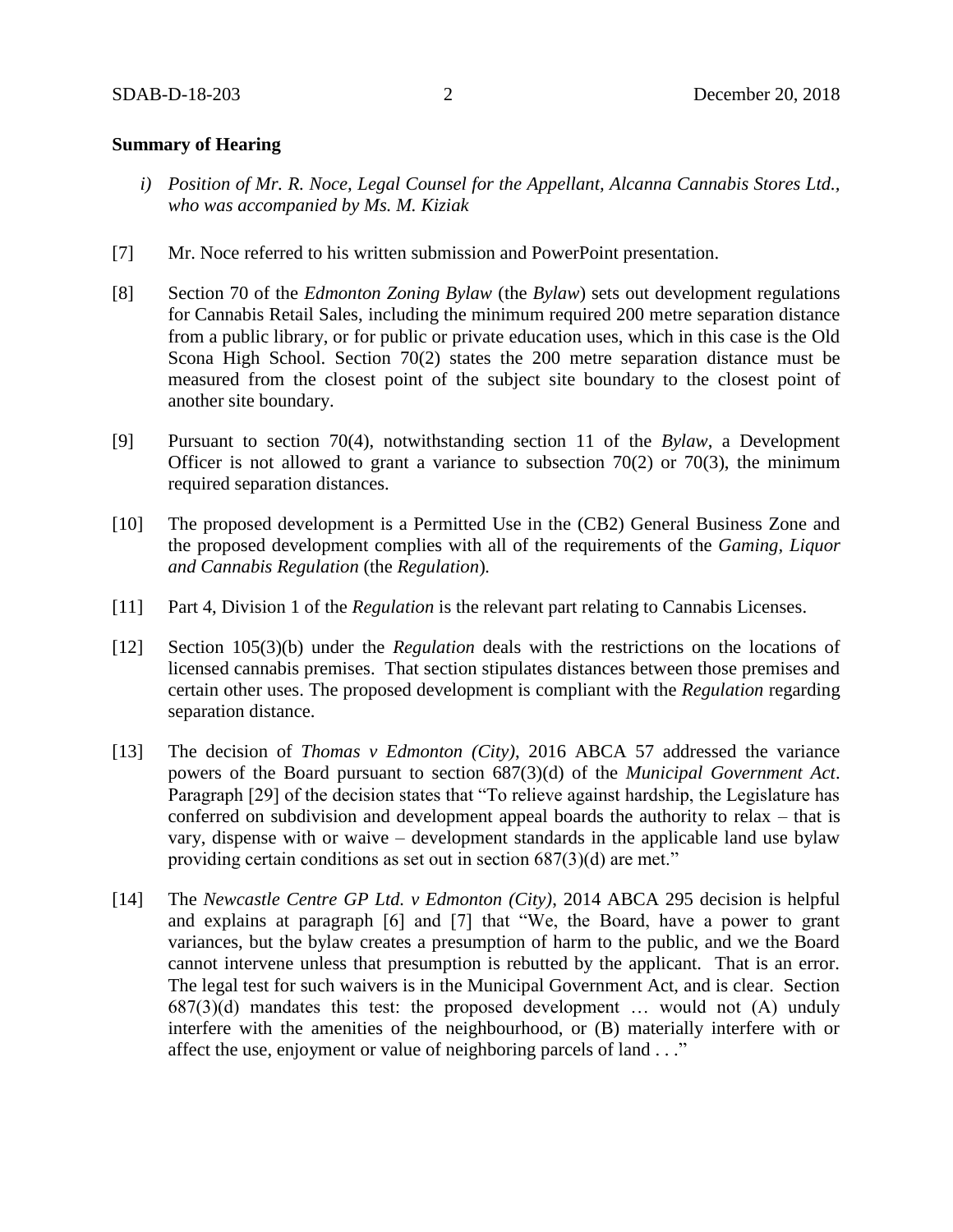- [15] Section 687(3) of the *Municipal Government Act* was recently amended to include subsection (a.4) that requires that the Board must "comply with the applicable requirements of the regulations under the Gaming, Liquor and Cannabis Act described in the Cannabis Licence and distances between those premises and other premises." This means that harm cannot be presumed by the separation distance.
- [16] Ms. Kiziak referenced conceptual drawings of the proposed Cannabis Retail Sales and advised that it will be operated by Alcanna Cannabis Stores Limited Partnership. Its affiliated companies are Liquor Depot and Wine and Beyond which employs 900 people in the Edmonton area.
- [17] She referred to the PowerPoint presentation and provided information about each slide including the proposed renderings.
- [18] Their brand has been built on relationships and they take pride in working collaboratively with regulators. They go above and beyond the regulated requirements. The site has a specific security plan, including security cameras and key card access.
- [19] Locations are chosen to ensure security for customers and employees. Stores will be bright, safe and inviting. Their goal is to make product accessible in a clean and safe manner.
- [20] The public cannot see inside the store. The windows have borealis banners behind the exterior windows to ensure compliance with regulators while allowing for natural light.
- [21] Mr. Noce stated that the Appellant's real estate focus is on large commercial developments with sophisticated landlords that prefer an upscale and mature concept. This concept will be ahead of the curve and lead the market to responsible use and consumption.
- [22] He provided an overview of the neighbourhood showing photographs of the site and the general area.
- [23] This location is an appropriate place for Cannabis Retail Sales as the proposed location is in a building with ample parking. Approving this Cannabis Retail Sales would not unduly interfere with the amenities of the neighbourhood or materially interfere with or affect the use, enjoyment or value of neighbouring parcels of land.
- [24] The proposed development will be located in an L-shaped strip mall. There is no access to the subject site from the rear of the building. The Old Scona High School is in the northeast corner from their site.
- [25] Mr. Noce referred to several maps showing a variety of distances from the subject site to other areas of the neighbourhood including the school and the school site.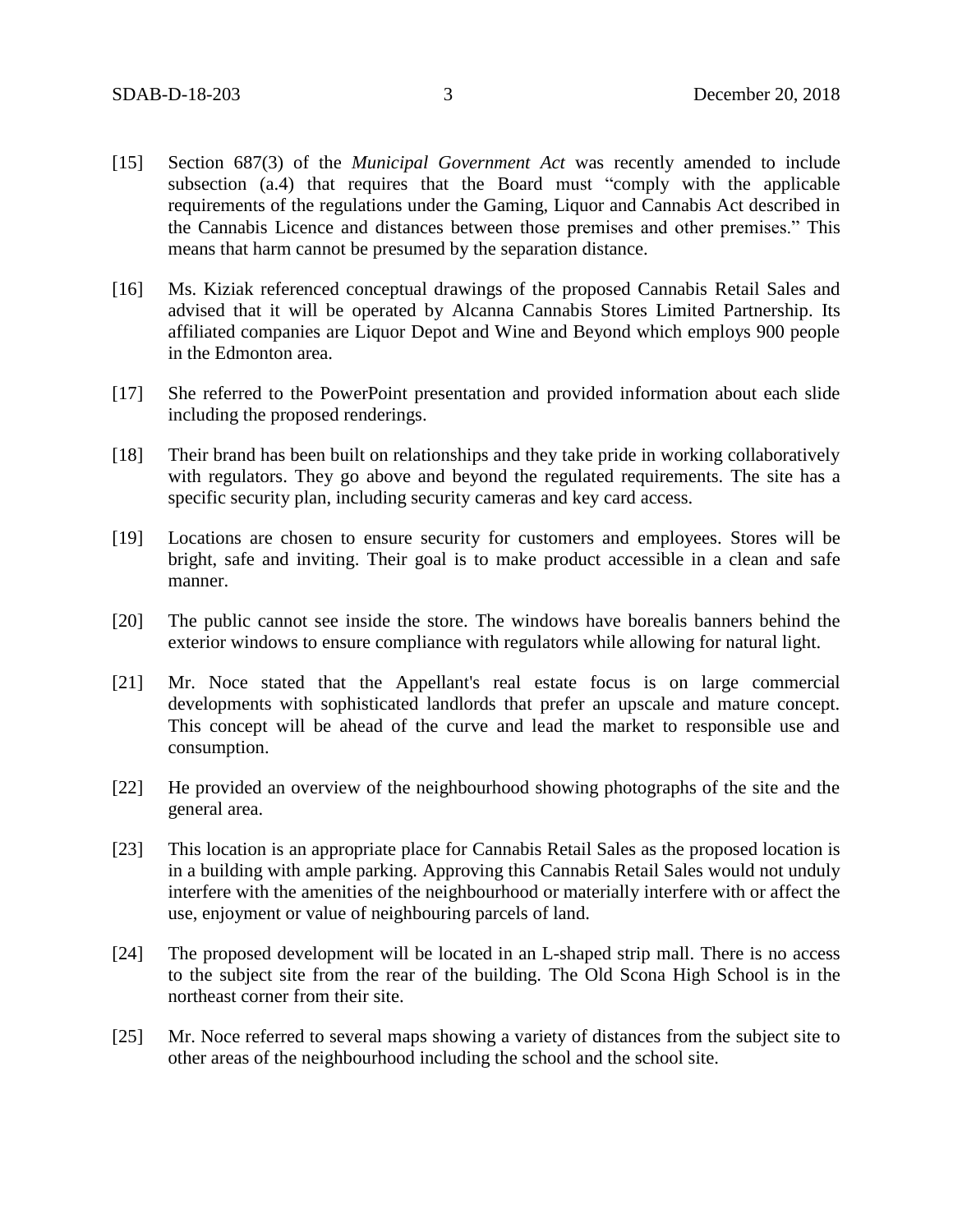- [26] Using the mode of measurement established in section 70(3) (from the closest point of the subject site boundary to the closest point of another site boundary), the separation distance is 179 metres. The distance from the edge of the building where the proposed Cannabis Retail Sales will be located to the edge of the school building is approximately 250 metres. The walking distance using sidewalks from the Cannabis Retail Sales entrance to the school site is 334 metres and 419 metres to the school entrance.
- [27] Based on section 105(3)(b) of the *Regulation*, the Cannabis building is over 150 metres to the school site.
- [28] Mr. Noce referred to a photograph showing the side of the school to the sports field. If you exit the Cannabis store, you will see Whyte Avenue but you will not see the sports field or the school. The proposed Cannabis store is separated by several blocks of development, roads, and alleys and not visible from the school.
- [29] Whyte Avenue is a commercial corridor which fits the location for the proposed Cannabis Retail Sales.
- [30] The proposed Cannabis Retail Sales would not offend the generally accepted planning desire for diversity in the area; would not preclude the establishment of other uses in the area; and would add to the economic diversity sought by the City.
- [31] Mr. Noce referred to the City of Edmonton Public Places Bylaw 14614:
	- 1. The greenspace at Old Scona Academic Public School (Grade 10 12) would be defined as "parkland" (section  $11(g)$  of the Public Places Bylaw);
	- 2. There is NO SMOKING allowed of any tobacco product or cannabis on or within parkland (section 12.1(1)(f) of the Public Places Bylaw);
- [32] Section 90.28 of Part 3.1 (Cannabis) of the *Gaming, Liquor and Cannabis Act* sets out the laws relating to smoking Cannabis:
	- *90.28 No person may smoke or vape cannabis*
		- *a) in any area or place where that person is prohibited from smoking under the Tobacco and Smoking Reduction Act or any other Act or the bylaws of a municipality,*
		- *b) on any hospital property, school property or child care facility property,*
		- *c) in or within a prescribed distance from*
			- *i. a playground,*
			- *ii. a sports or playing field,*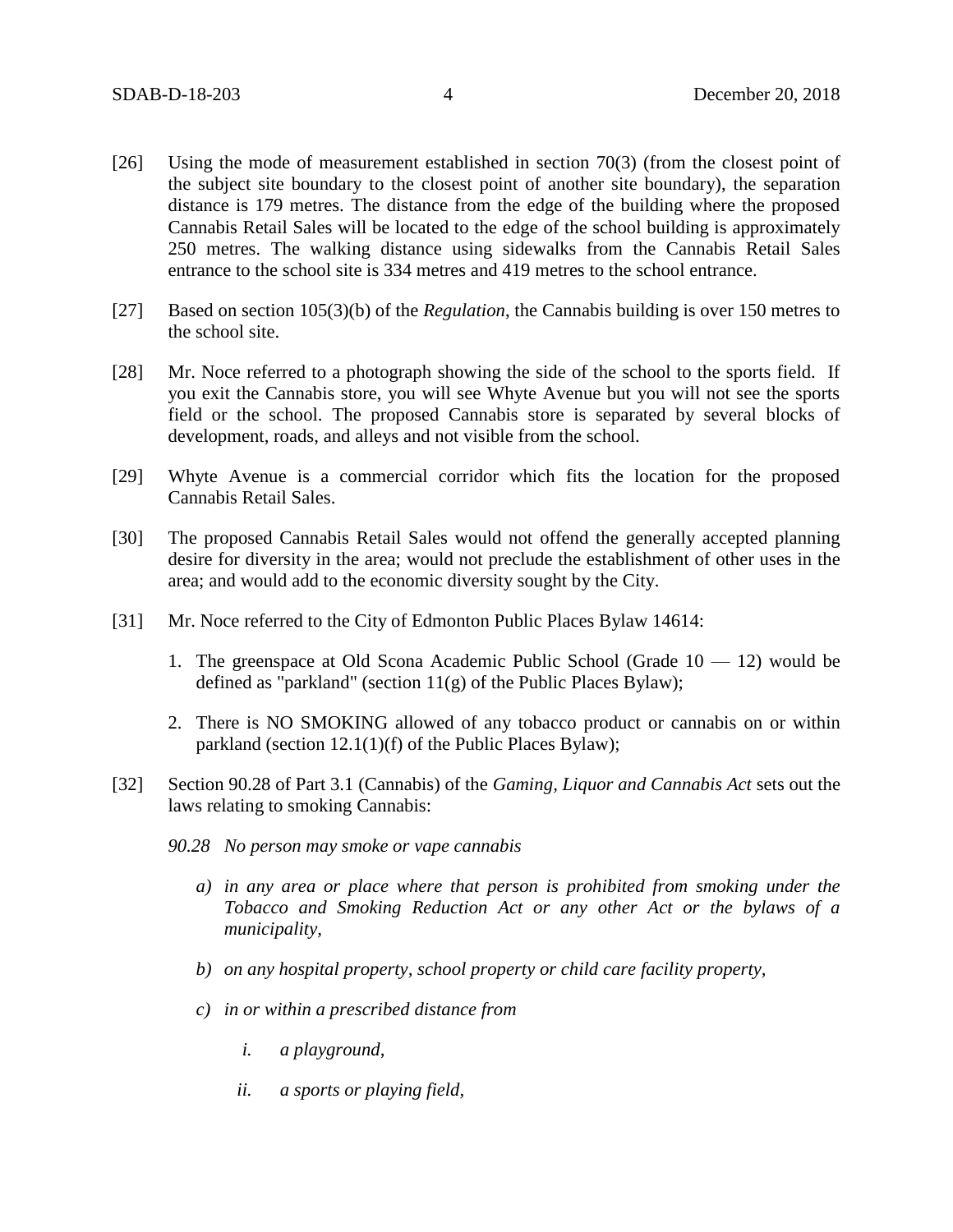- *iii. a skateboard or bicycle park,*
- *iv. a zoo,*
- *v. an outdoor theatre,*
- *vi. an outdoor pool or splash pad, or*
- *vii. any other area or place that is prescribed or otherwise described in the regulations.*
- [33] Based on the above, there will not be anyone smoking tobacco or cannabis on the subject site.
- [34] Mr. Noce reiterated that the *Newcastle* decision has made it clear that a presumption of harm cannot be inferred from a non-compliance with the *Bylaw*;
- [35] No letters were received in opposition to the proposed development and no one appeared in opposition at the hearing.
- [36] Mr. Noce stated that the Board should exercise its variance powers as the evidence clearly shows that the proposed development would not unduly interfere with the amenities of the neighbourhood or materially interfere with or affect the use, enjoyment or value of neighbouring parcels of land.
- [37] Mr. Noce provided the following information in response to questions by the Board:
	- a. There is no public access to the Cannabis Retail Sales from the rear of the building.
	- b. He could not confirm if the Old Scona High School and the sports field was one complete site.
	- c. The Cannabis Retail Sales is located in a strip mall. He referred to a photograph showing the subject site and other businesses in the strip mall.
- [38] Mr. N. Kwan stated that he is a managing partner who owns the subject site.
- [39] Mr. Kwan provided the following information in response to questions by the Board:
	- a. The parking area is monitored and he does not see many students from the school at the subject site. People accessing the businesses on the site are mostly people who work in the area.
	- b. The Cannabis Retail Sales will be in the location of Cash Canada and the Pizza restaurant.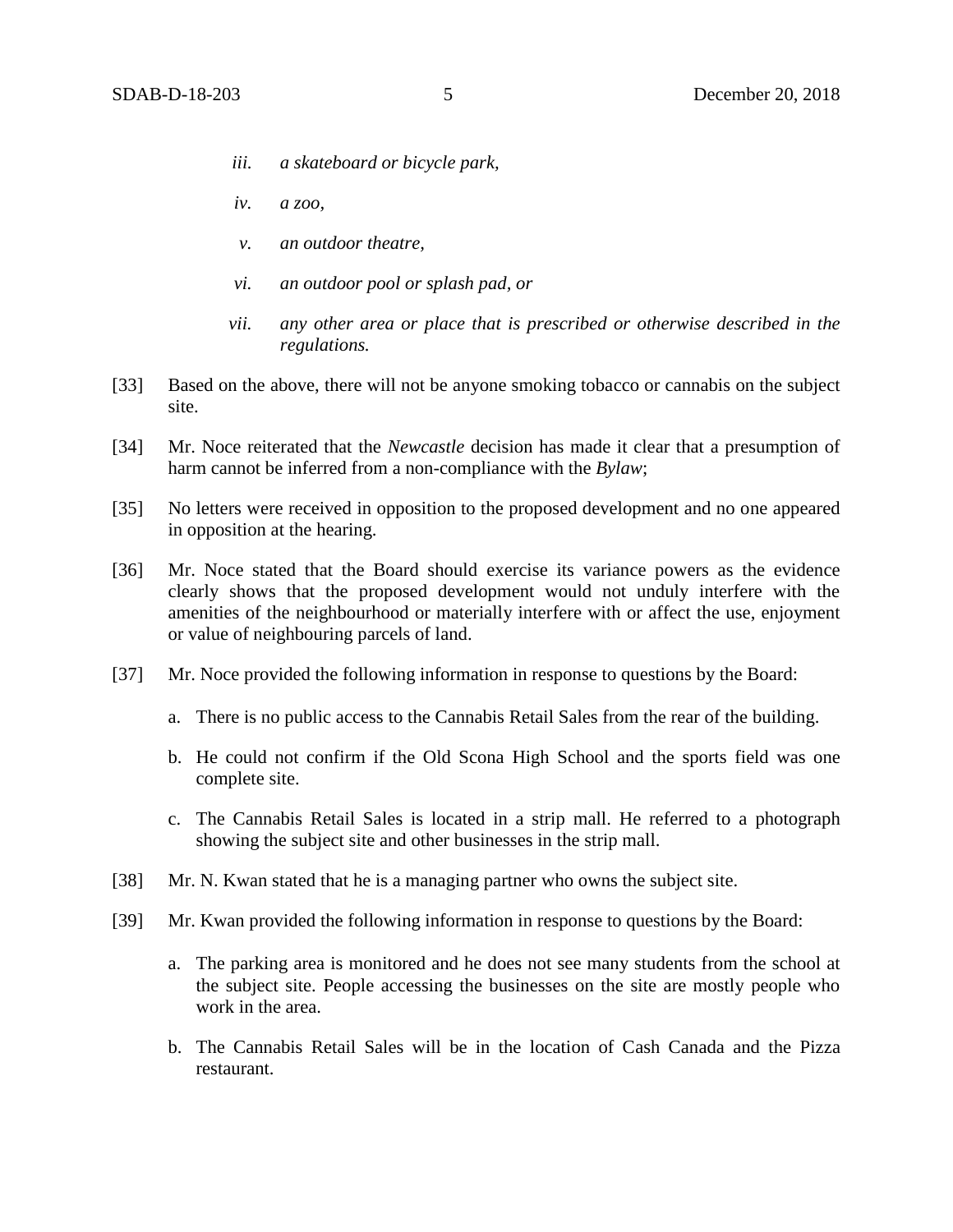- c. The majority of developments around the subject site are medium density developments.
- [40] Mr. Noce indicated that they are agreeable to all of the conditions suggested by the Development Officer. However, AGLC has placed a moratorium on licenses due to the low supply of Cannabis. If the Board approves the proposed development, he would like the Board to impose a condition that the development must commence within nine (9) months of when AGLC removes its temporary licensing suspension.
- [41] If they are required to wait until after the moratorium is lifted, they could lose their development permit.
	- *ii) Position of the Development Officer, Mr. S. Chow*
- [42] The Development Authority did not appear at the hearing and the Board relied on Mr. Chow's written submissions.

### **Decision**

- [43] The appeal is **ALLOWED** and the decision of the Development Authority is **REVOKED**. The development is **GRANTED** as applied for to the Development Authority, subject to the following **CONDITIONS**:
	- 1. The development must commence within nine (9) months of the date when AGLC removes its temporary suspension for accepting and issuing applications for Cannabis Retail licensing.
	- 2. There shall be no parking, loading, storage, trash collection, outdoor service or display area permitted within the required 4.5m (14.76 ft.) setback. (Reference Section 340.4(3) & (5)).
	- 3. All required parking and loading facilities shall only be used for the purpose of accommodating the vehicles of clients, customers, employees, members, residents or visitors in connection with the building or Use for which the parking and loading facilities are provided, and the parking and loading facilities shall not be used for driveways, access or egress, commercial repair work, display, sale or storage of goods of any kind. (Reference Section 54.1.1.c).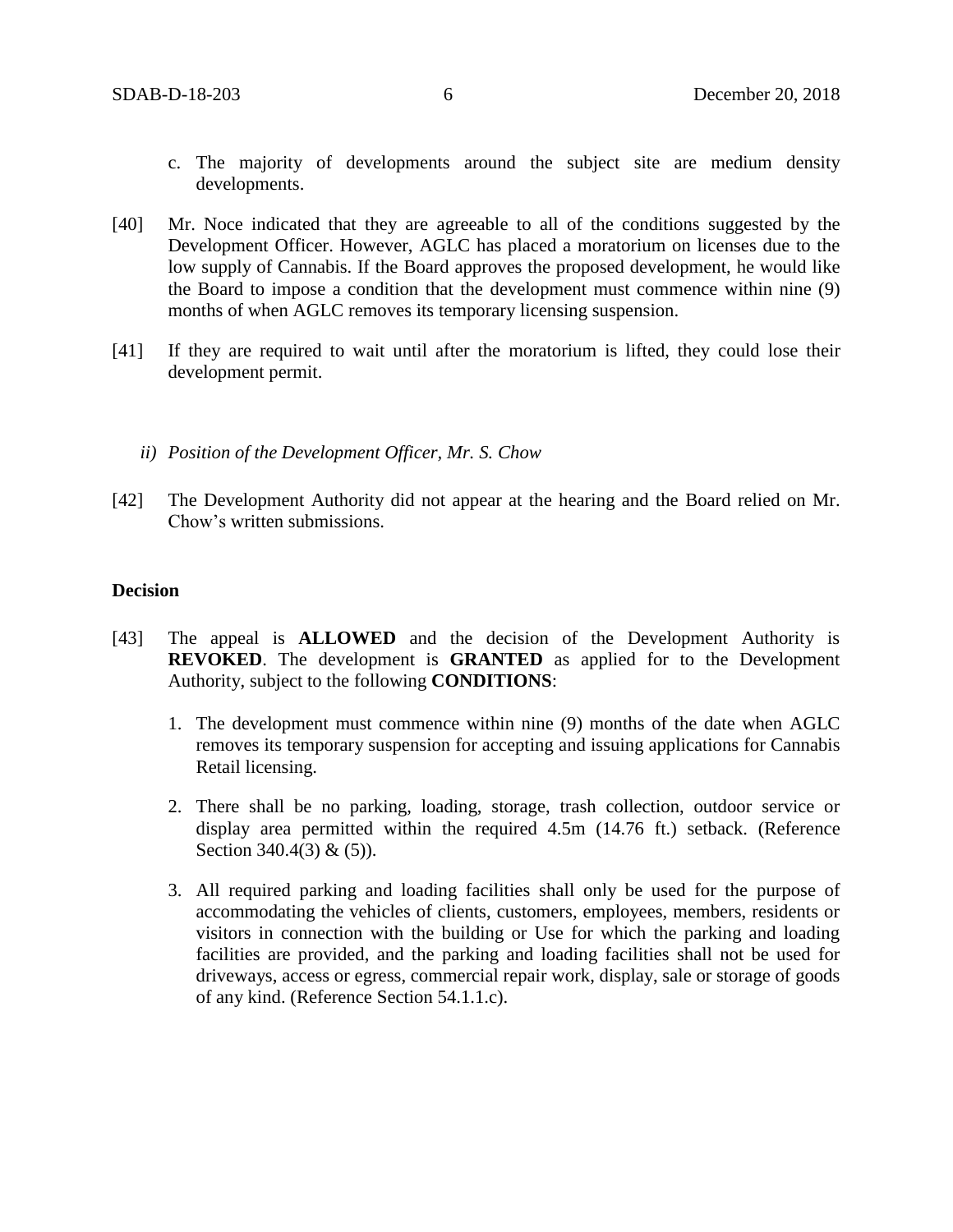#### ADVISEMENTS:

- a. This Development Permit is NOT a Business Licence. A separate application must be made for a Business Licence. Please contact the 311 Call Centre (780-442-5311) for further information.
- b. Signs require separate Development Applications.
- [44] In granting the development the following variance to the *Edmonton Zoning Bylaw* is allowed:
	- 1. The minimum required 200 metres separation distance between the Cannabis Retail Sales Site and a School Site (Old Scona Academic Public School) pursuant to section 70(2) is reduced by 21 metres to permit a minimum allowed separation distance of 179 metres.

### **Reasons for Decision**

- [45] The proposed development is to change the Use from a Pawn Shop and a Restaurant to a Cannabis Retail Sales. The subject Site is located in the (CB2) General Business Zone. Pursuant to section 340.2(6) of the *Edmonton Zoning Bylaw*, Cannabis Retail Sales is a Permitted Use in this zone.
- [46] The Board is mindful of section 687(3)(a.4) of the *Municipal Government Act* (the *Act*). This section directs that in making this decision, the Board must comply with applicable requirements of the regulations under the *Gaming, Liquor and Cannabis Act*, respecting the location of premises described in a cannabis licence and distances between those premises and other premises. Based on the submissions of the parties, the Board finds that requirements of those regulations have been satisfied and this Board has meet its obligation under section 687(3)(a.4) of the *Act*.
- [47] The issue before the Board is whether a variance of 21 metres could be granted in respect of the regulations in section 70(2) of the *Edmonton Zoning Bylaw*.
- [48] Section 70(2) requires a 200 metre separation distance between the Site of a Cannabis Retail Sales and any Site being used for public education (the "School").
- [49] The Appellant conceded that as calculated by section 70(2), this separation distance was deficient by 21 metres.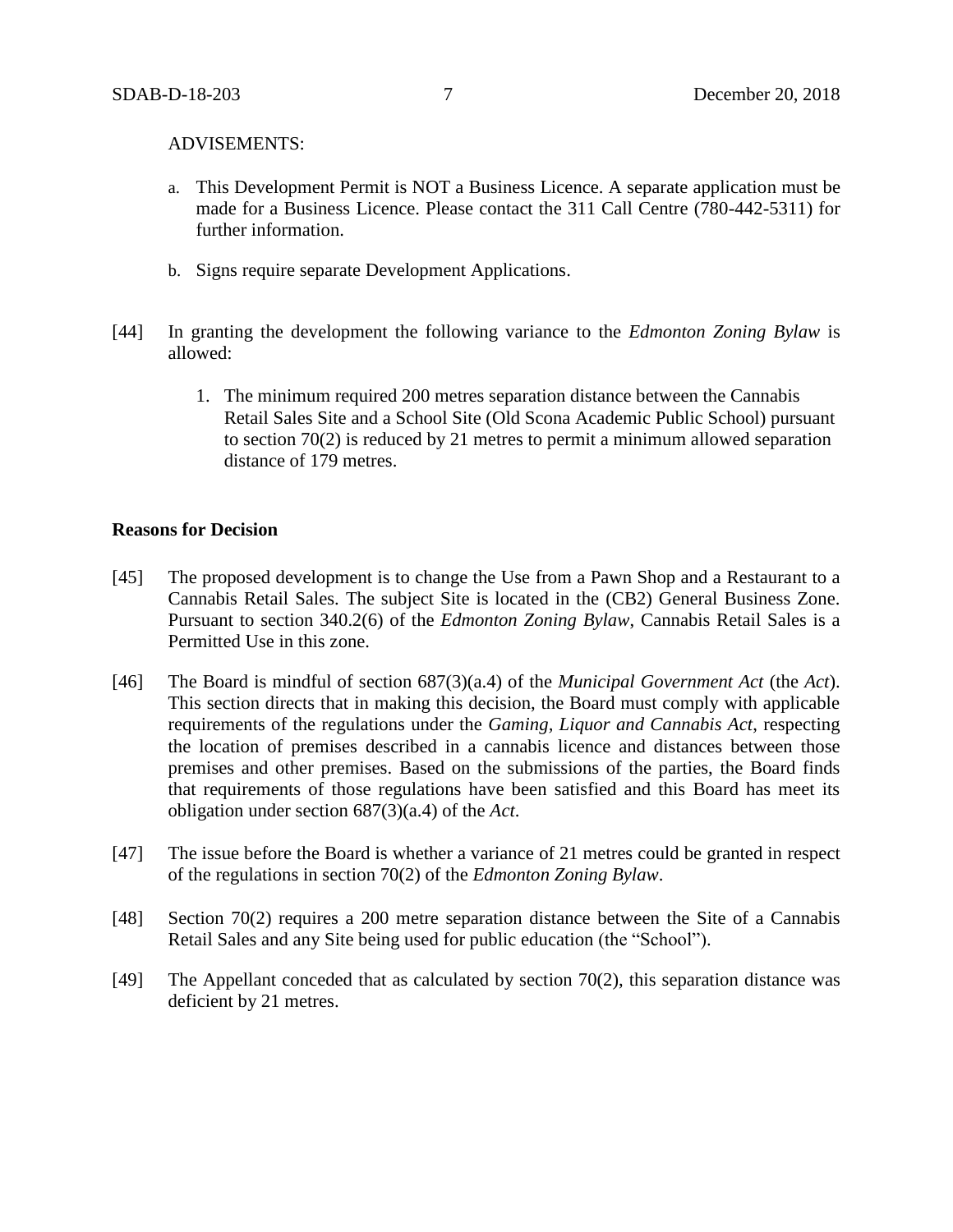- [50] The requested variance is granted for the following reasons:
	- a. Due to the extensive development between the School and the proposed Cannabis Retail Sales, it would take someone walking 334 metres to get to the location from the closest point of the Site on which the School is located.
	- b. If one considered the distance from the Cannabis Retail Sales door to the door of the School it is 419 metres.
	- c. While it may be in 200 metres as the "crow flies" it will take much longer for anyone to reach the School Site from the Cannabis Retail Sales location.
- [51] The School Site contains a large sports field, is not visible form the retail location, and is not on the same Avenue as the subject Site. It is not likely that patrons from the Cannabis Retail Sales would find their way to the sports field to consume cannabis.
- [52] The Board has imposed conditions suggested by the Development Officer with one condition being amended.
- [53] Section 70(6) obliges the Development Officer to a two part condition for a Cannabis Retail Sales. The Board is granting a variance to section 70(6) that states:

The Development Officer shall impose a condition on any Development Permit issued for Cannabis Retail Sales requiring that the development:

- a. shall not commence until authorized by and compliant with superior legislation; and
- b. must commence within nine (9) months of the date of approval of the Development Permit.

For the purposes of section 70(6), development commences when the Cannabis Retail Sales Use is established or begins operation.

- [54] On November 21, 2018, AGLC placed a temporary suspension on all new applications due to a supply shortage of legal Cannabis. As a result, there is a potential of section 70(6) to create a hardship situation. To relieve a possible hardship, the Board varied the requirement to: *development must commence within nine (9) months of the date when AGLC removes its temporary suspension for accepting and issuing applications for Cannabis Retail licensing.*
- [55] The Board notes that there was no opposition received and no one appeared in opposition at the hearing.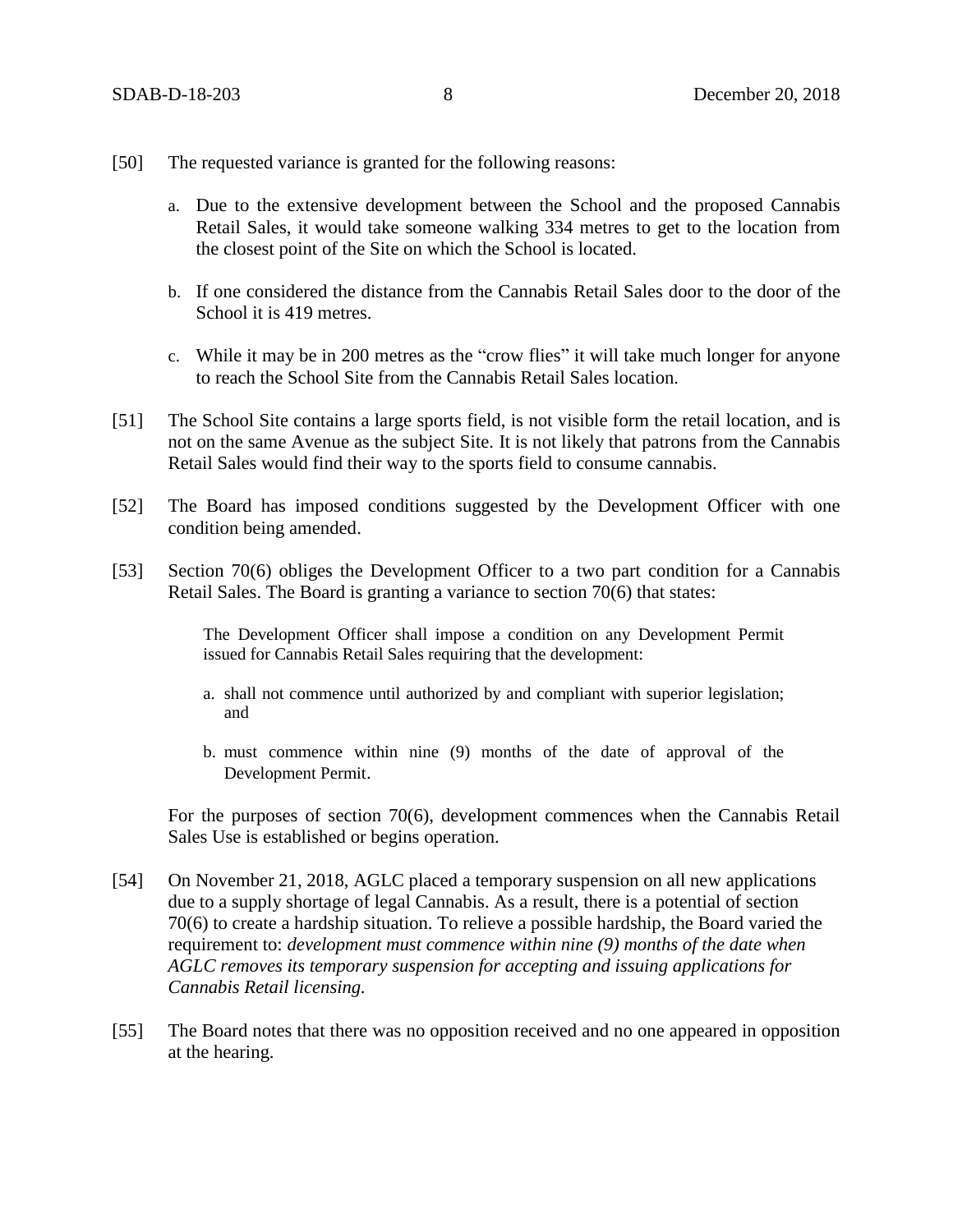[56] The Board finds that granting the separation distance variance and the conditions imposed will not unduly interfere with the amenities of the neighbourhood, nor materially interfere with or affect the use, enjoyment or value of neighbouring parcels of land.

> Mr. I. Wachowicz, Chair Subdivision and Development Appeal Board

Board Members in attendance: Mr. B. Gibson; Ms. D. Kronewitt Martin; Ms. S. McCartney; Mr. L. Pratt

CC: City of Edmonton, Development & Zoning Services, Attn: Mr. S. Chow / Mr. H. Luke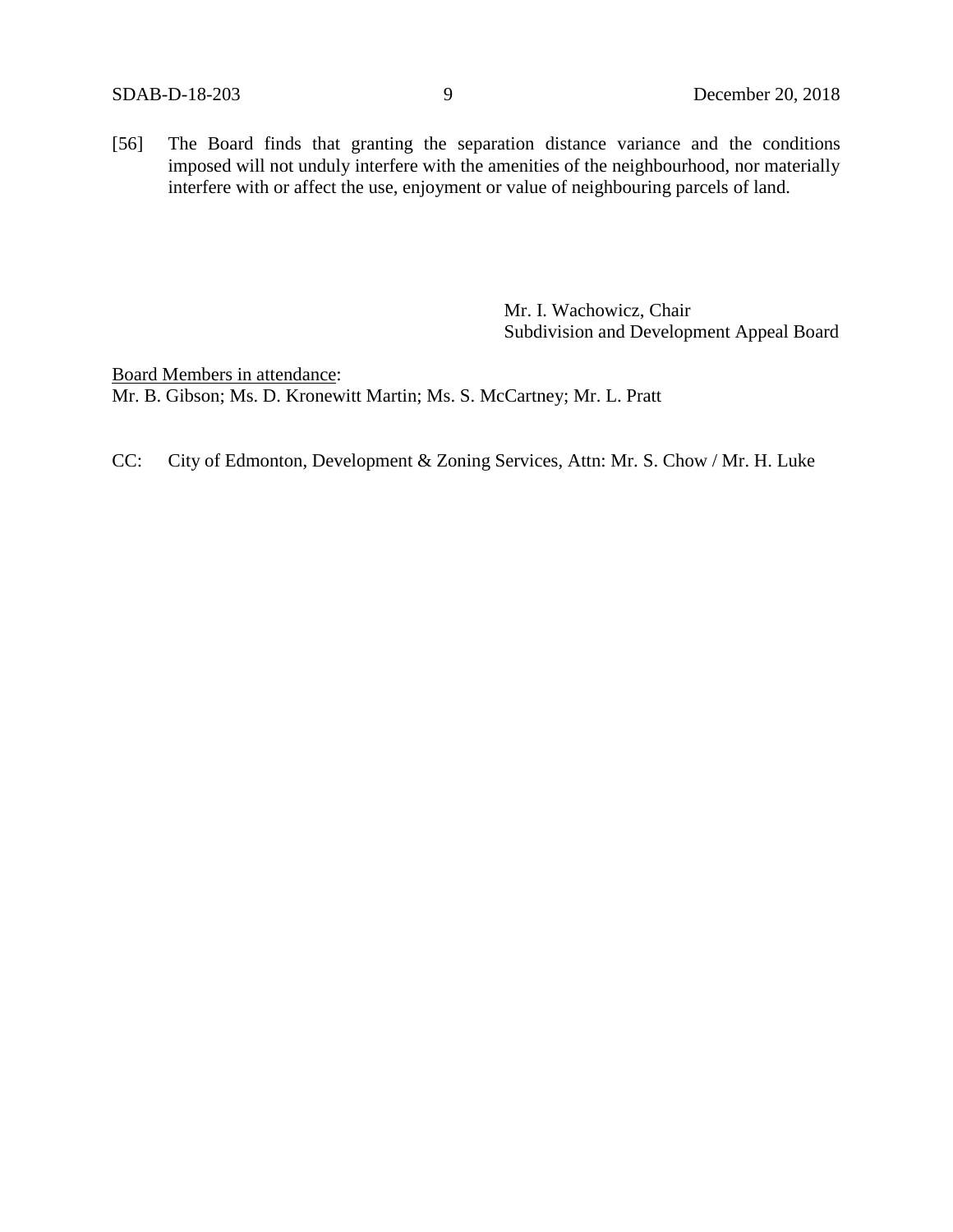### **Important Information for the Applicant/Appellant**

- 1. This is not a Building Permit. A Building Permit must be obtained separately from Development & Zoning Services, located on the 2nd Floor, Edmonton Tower, 10111 – 104 Avenue NW, Edmonton, AB T5J 0J4.
- 2. Obtaining a Development Permit does not relieve you from complying with:
	- a) the requirements of the *Edmonton Zoning Bylaw*, insofar as those requirements have not been relaxed or varied by a decision of the Subdivision and Development Appeal Board,
	- b) the requirements of the *Alberta Safety Codes Act*,
	- c) the *Alberta Regulation 204/207 – Safety Codes Act – Permit Regulation*,
	- d) the requirements of any other appropriate federal, provincial or municipal legislation,
	- e) the conditions of any caveat, covenant, easement or other instrument affecting a building or land.
- 3. When an application for a Development Permit has been approved by the Subdivision and Development Appeal Board, it shall not be valid unless and until any conditions of approval, save those of a continuing nature, have been fulfilled.
- 4. A Development Permit will expire in accordance to the provisions of section 22 of the *Edmonton Zoning Bylaw, Bylaw 12800*, as amended.
- 5. This decision may be appealed to the Alberta Court of Appeal on a question of law or jurisdiction under section 688 of the *Municipal Government Act*, RSA 2000, c M-26. If the Subdivision and Development Appeal Board is served with notice of an application for leave to appeal its decision, such notice shall operate to suspend the Development Permit.
- 6. When a decision on a Development Permit application has been rendered by the Subdivision and Development Appeal Board, the enforcement of that decision is carried out by Development & Zoning Services, located on the 2nd Floor, Edmonton Tower, 10111 – 104 Avenue NW, Edmonton, AB T5J 0J4.

*NOTE: The City of Edmonton does not conduct independent environmental checks of land within the City. If you are concerned about the stability of this property for any purpose, you should conduct your own tests and reviews. The City of Edmonton, when issuing a development permit, makes no representations and offers no warranties as to the suitability of the property for any purpose or as to the presence or absence of any environmental contaminants on the property.*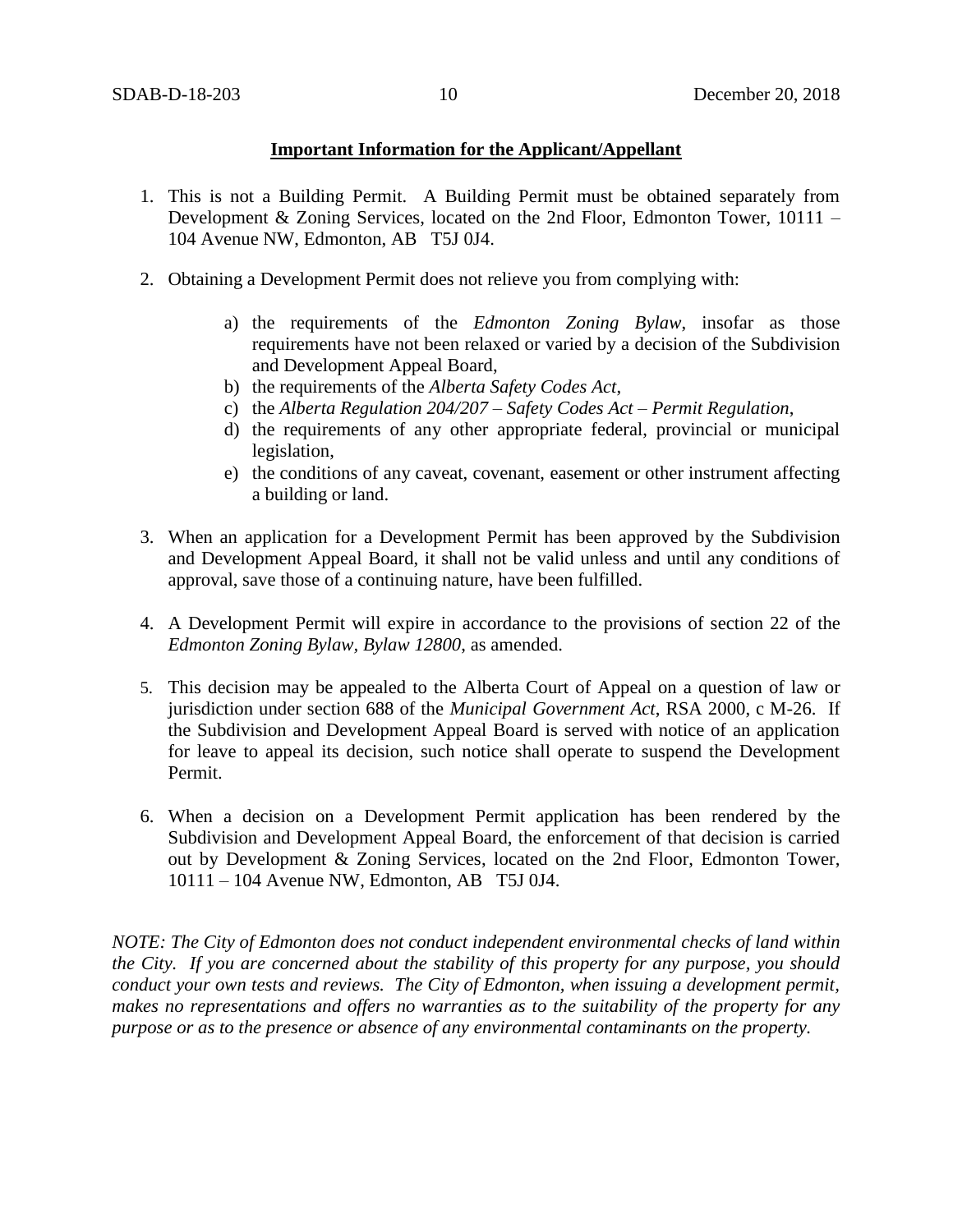

Date: December 20, 2018 Project Number: 260203962-004 File Number: SDAB-D-18-204

# **Notice of Decision**

[1] On December 6, 2018, the Subdivision and Development Appeal Board (the "Board") heard an appeal that was filed on **November 22, 2018**. The appeal concerned the decision of the Development Authority, issued on November 21, 2018, to refuse the following development:

## **Construct exterior alterations to a Single Detached House (driveway extension, 1.7m x 6.1m) existing without permits**

- [2] The subject property is on Plan 7823564 Blk 9 Lot 44, located at 17512 55 Avenue NW, within the (RF1) Single Detached Residential Zone. The West Jasper Place Outline Plan applies to the subject property.
- [3] The following documents were received prior to the hearing and form part of the record:
	- Copy of the Development Permit application with attachments, proposed plans, and the refused Development Permit;
	- The Development Officer's written submissions; and
	- One Online response.
- [4] The following exhibits were presented during the hearing and form part of the record:
	- $\bullet$  Exhibit A Two signatures from adjacent property owners in support of the proposed development.
	- Exhibit  $B -$ Photograph of the subject Site.
	- Exhibit  $C Google Earth$  Aerial Map

# **Preliminary Matters**

[5] At the outset of the appeal hearing, the Chairman confirmed with the parties in attendance that there was no opposition to the composition of the panel.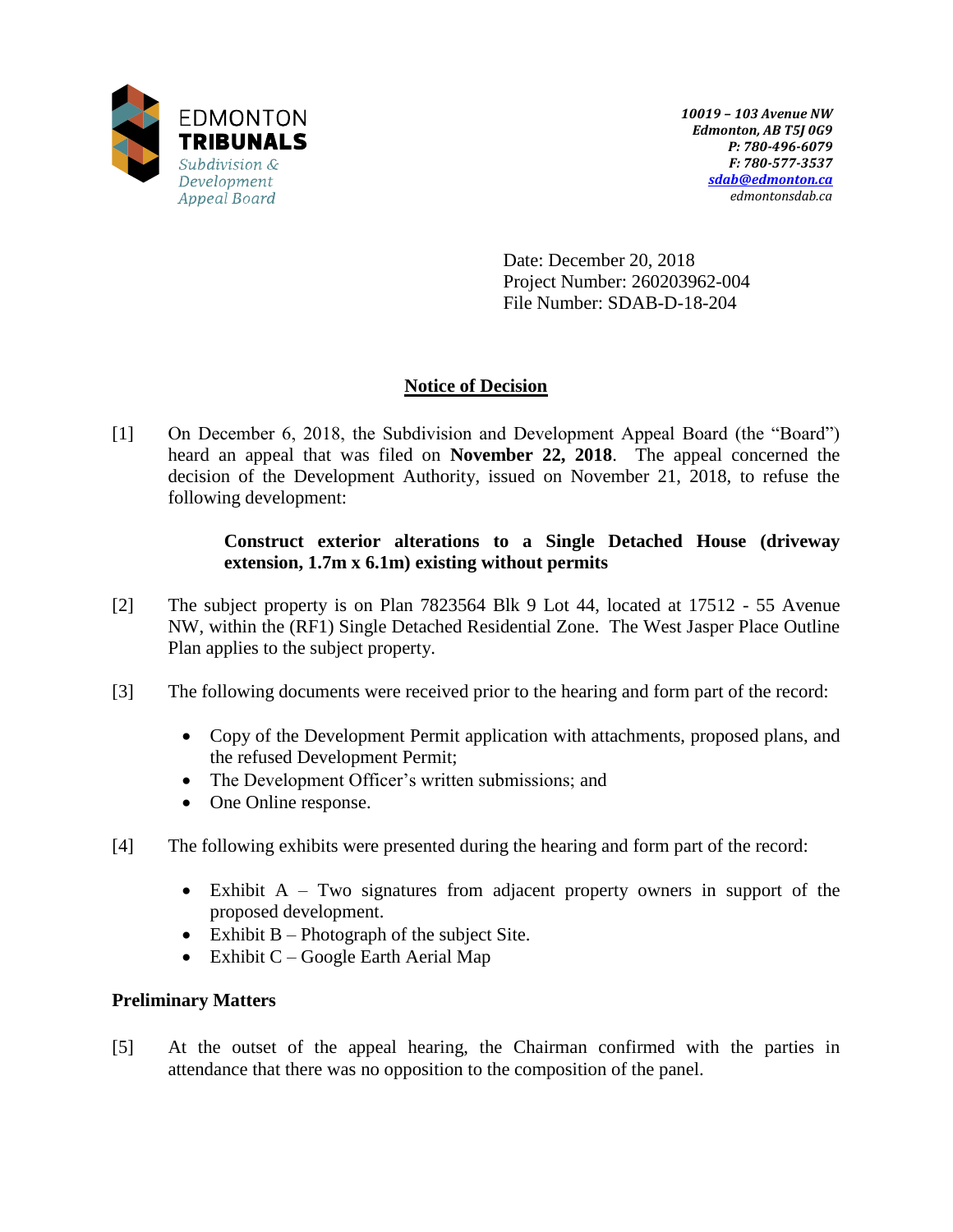- [6] The Chairman outlined how the hearing would be conducted, including the order of appearance of parties, and no opposition was noted.
- [7] The appeal was filed on time, in accordance with Section 686 of the *Municipal Government Act*, RSA 2000, c M-26. ("*MGA*")

#### **Summary of Hearing**

- *i) Position of the Appellant, Ms. Qin and Mr. Khokhar*
- [8] Ms. Qin and Mr. Khokhar, appearing for Armaan Homes Inc., explained that when they applied for the house permit during construction of the house and driveway on the subject site, they spoke to Development & Zoning Services at the City of Edmonton to extend the sidewalk to the city sidewalk.
- [9] They did not apply for a development permit for the driveway extension at that time.
- [10] Ms. Qin noted that the extension will accommodate guests to access the house easily without walking on the grass.
- [11] She provided verbal evidence that there is a transformer box on one side of the property that takes up parking space.
- [12] She noted that they consider the extension as a walkway and not a driveway.
- [13] They spoke to the two immediate adjacent neighbours who are in support of the proposed development and provided the Board with their signatures (Exhibit A).
- [14] Ms. Qin provided a picture of the subject site showing the front view of the driveway and house from the sidewalk. (Exhibit B)
- [15] Ms. Qin and Mr. Khokhar provided the following information in response to questions by the Board:
	- a. The driveway was poured in 2017 and the house has since been sold. They need compliance for the driveway extension now that the house is sold.
	- b. They are in agreement to installing permanent planters on the extension to prevent parking in that area despite that the new property owners do not want permanent barriers to be installed.
	- c. The double garage can accommodate three vehicles, two of which can be parked tandem inside the garage.
	- d. Ms. Qin confirmed that two vehicles can park side by side on the driveway.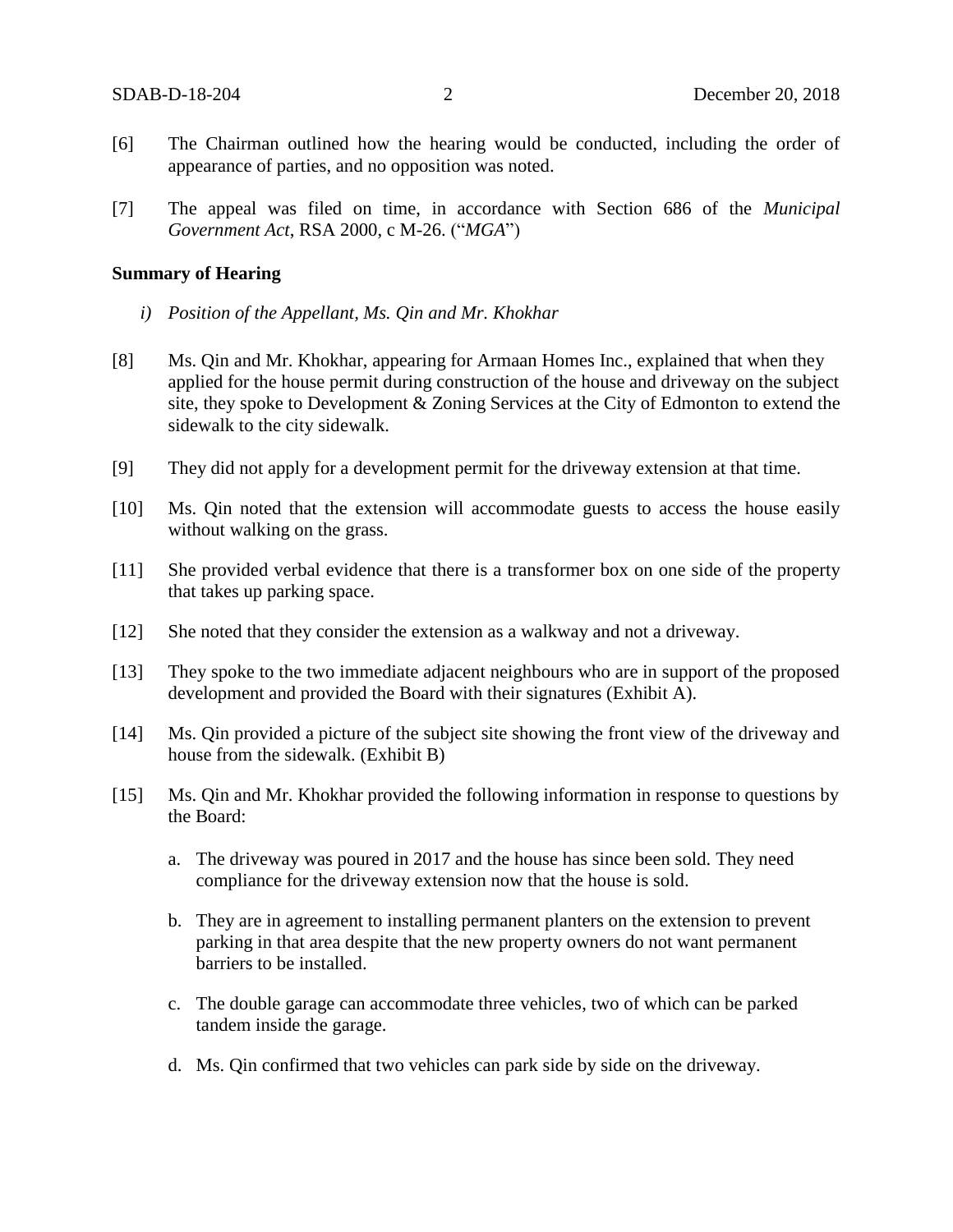- e. They both confirmed that the extension is considered a walkway and not for parking. They do not intend to park three vehicles on the driveway in front of the garage.
- f. They are acceptable to a condition to install fixed barriers to prevent parking on the extension.
- g. There is a line of plants that separates the adjacent property from the extension.
- h. She believes there is still approximately 6.0 metres from the edge of their grass line to the adjacent property to the south. There is room to park on the street between the two properties. They referred to an aerial photograph marked Exhibit C showing the parking room on the street in the cul-de-sac.
- *ii) Position of Affected Property Owners in Support of the Appellant*
- [16] Ms. Edwin-Magras lives immediately adjacent to the subject Site to the north. She indicated that she supports this development.
- [17] Ms. Edwin- Magras noted that property owners in the cul-de-sac own several vehicles.
- [18] She provided verbal evidence that the area becomes congested when there are several vehicles parking on the street, making access in and out of the cul-de-sac difficult.
- [19] Ms. Edwin-Magras provided the following information in response to questions by the Board:
	- a. She is not concerned that the parking space in front of the driveway extension will not be available.
	- b. There is a fire hydrant on the corner of the cul-de-sac where vehicles cannot park.
	- c. In her opinion, driveway extensions should be allowed to accommodate additional parking in the area.
	- d. Parking is an issue in the neighbourhood especially during holidays.
	- *iii) Position of the Development Officer, Mr. Folkman*
- [20] The Development Authority did not appear at the hearing and the Board relied on Mr. Folkman's written submission.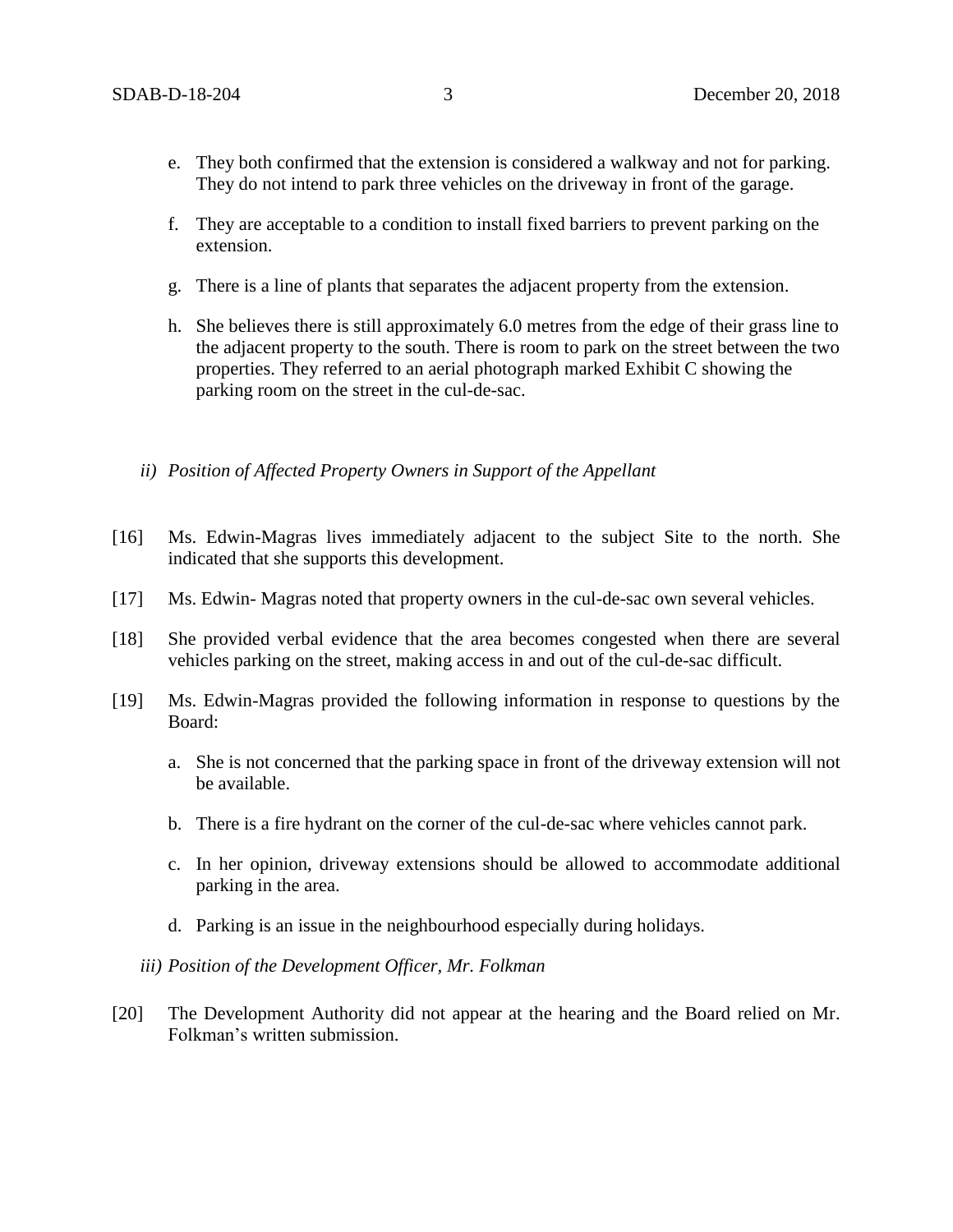### **Decision**

- [21] The appeal is **ALLOWED** and the decision of the Development Authority is **REVOKED**. The development is **GRANTED** as applied for to the Development Authority, subject to the following **CONDITIONS**:
	- 1. The Appellant shall install a fixed barrier or planter(s) to physically separate the Walkway from the Driveway and make the hardsurfaced area compliant as shown on the approved Plot Plan dated June 10, 2016.
	- 2. The barrier or planter(s) must be a minimum of 18 inches in height.
	- 3. The hardsurfaced area to the south of the approved Driveway shall be used as a Walkway. No parking shall be allowed on that portion of the hardsurfaced area.
	- 4. The barrier or planter(s) must run along at least 60 percent of the line between the approved Driveway and the hardsurfaced area acting as a Walkway.
	- 5. Absolutely no parking is allowed within the required front yards/setbacks (Reference Section 54.2(2)(e)(i) and (ii) of the *Edmonton Zoning Bylaw No 12800*).
	- 6. An approved Development Permit means that the proposed development has been reviewed only against the provisions of the Edmonton Zoning Bylaw. It does not remove obligations to conform with other legislation, bylaws or land title instruments such as the Municipal Government Act, the ERCB Directive 079, the Edmonton Safety Codes Permit Bylaw or any caveats, covenants or easements that might be attached to the Site.
	- 7. Lot grades must match the Engineered approved lot grading plans for the area. Contact Lot Grading at 780-496-5500 for lot grading inspection inquiries.

### **Reasons for Decision**

- [22] Driveways and Walkways are Accessory to a Single Detached House, which is a Permitted Use in the (RF1) Single Detached Residential Zone.
- [23] The hardsurfaced area, as it currently exists, has the potential to function not only as a Driveway with an adjacent Walkway but also as an extended Driveway, which could provide for parking in the Front Yard despite that it does not lead directly to the garage.
- [24] This would have the potential to reduce on-street parking, which is limited in this cul-desac.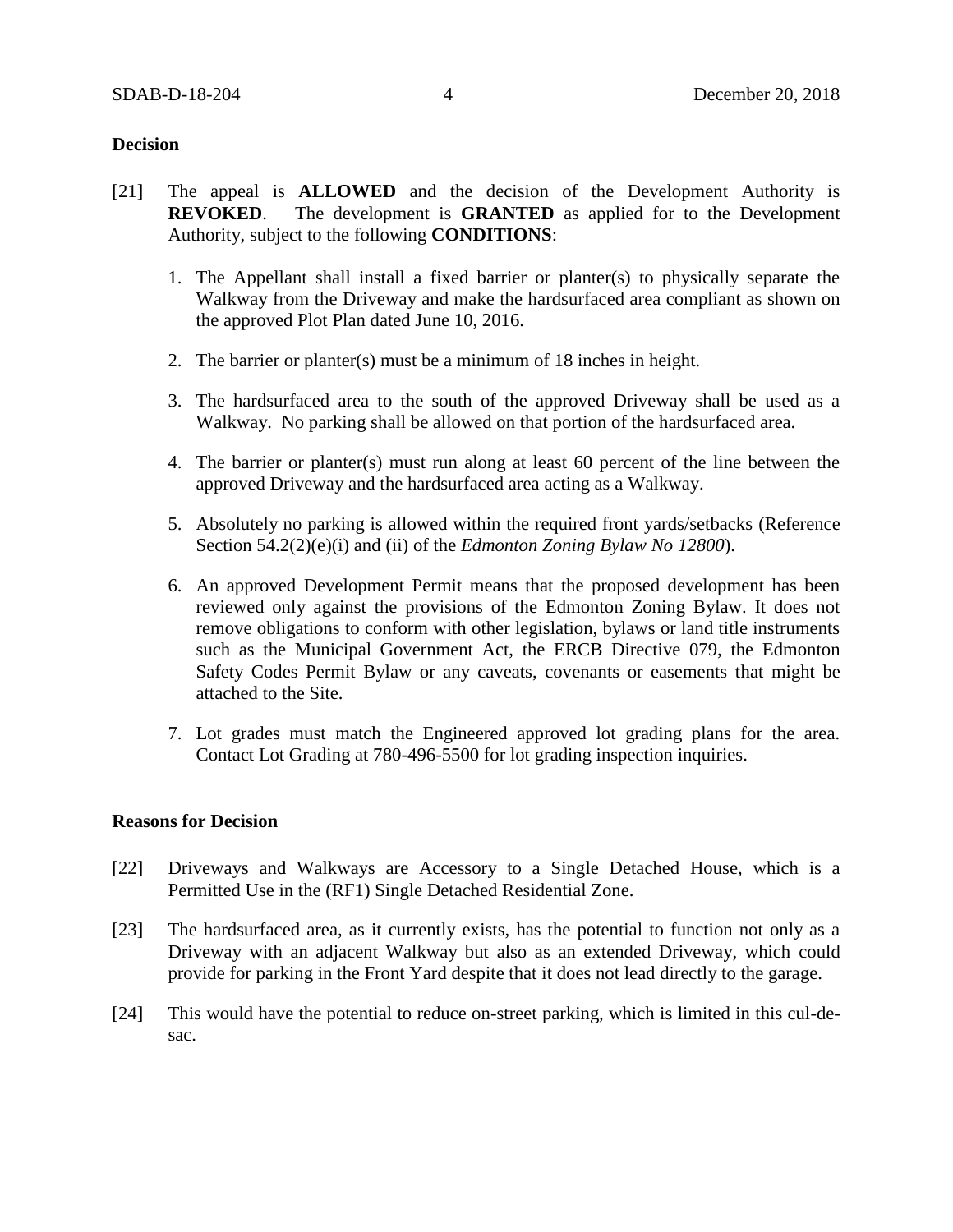- [25] The Board notes that under Section 54.1(4)(c) of the *Edmonton Zoning Bylaw*, homeowners in the area are allowed a Driveway that is the width of the garage. A Walkway that leads to the front door is also allowed.
- [26] The Board accepts the verbal evidence that the Appellant's do not treat the hardsurfaced area as a Driveway but rather as a Walkway in order for people to avoid walking on the grass.
- [27] The conditions imposed by the Board (noted above) will ensure that the hardsurfaced area not included in the original Plot Plan can be only used as a Walkway to the front door.
- [28] The existence of fixed barriers or planters 18 inches in height and running 60 percent of the length of the Driveway will make it clear to people parking on the street that the Driveway does not start until after the location of the barrier or planter.
- [29] With the conditions imposed by the Board, a variance is no longer required because the Driveway is now in accordance with the approved Plot Plan and hardsurfacing that is not on the approved Plot Plan will now be used as a Walkway.
- [30] One online response was received in support of the proposed development and the individual that provided that response appeared in support at the hearing.
- [31] The Board notes that the Development Officer, in his report, proposed a solution for the extension to make it compliant. The Appellant declined that solution at the time but now are satisfied with the imposed conditions.
- [32] Based on the above, it is the opinion of the Board that the proposed development will not unduly interfere with the amenities of the neighbourhood, nor materially interfere with or affect the use, enjoyment or value of neighbouring parcels of land.

Mr. I. Wachowicz, Chairman Subdivision and Development Appeal Board

Board Members in Attendance: Mr. B. Gibson; Ms. D. Kronewitt Martin; Ms. S. McCartney; Mr. L. Pratt

CC: City of Edmonton, Development & Zoning Services, Attn: Mr. Folkman / Mr. Wen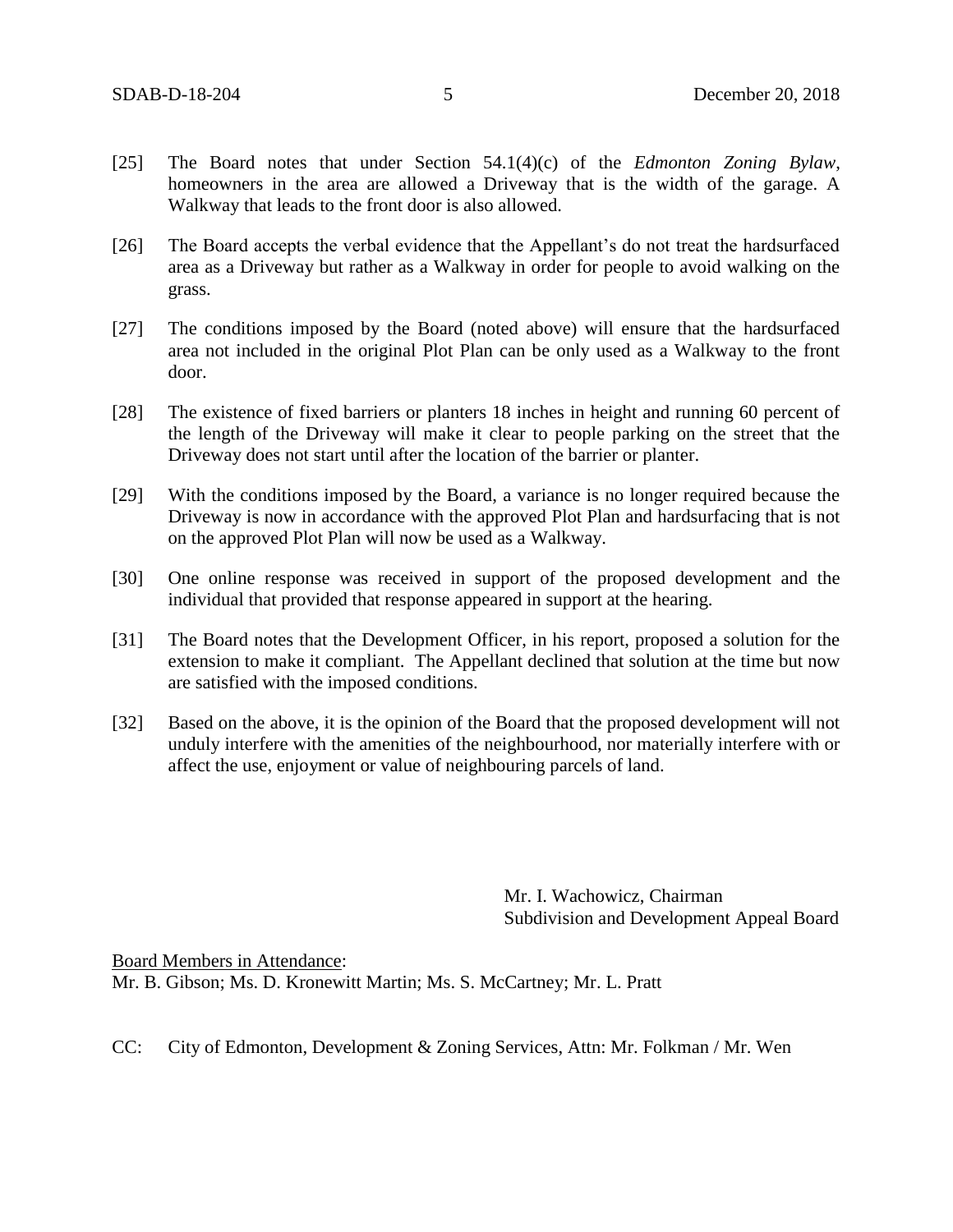### **Important Information for the Applicant/Appellant**

- 1. This is not a Building Permit. A Building Permit must be obtained separately from Development & Zoning Services, located on the 2nd Floor, Edmonton Tower, 10111 – 104 Avenue NW, Edmonton, AB T5J 0J4.
- 2. Obtaining a Development Permit does not relieve you from complying with:
	- a) the requirements of the *Edmonton Zoning Bylaw*, insofar as those requirements have not been relaxed or varied by a decision of the Subdivision and Development Appeal Board,
	- b) the requirements of the *Alberta Safety Codes Act*,
	- c) the *Alberta Regulation 204/207 – Safety Codes Act – Permit Regulation*,
	- d) the requirements of any other appropriate federal, provincial or municipal legislation,
	- e) the conditions of any caveat, covenant, easement or other instrument affecting a building or land.
- 3. When an application for a Development Permit has been approved by the Subdivision and Development Appeal Board, it shall not be valid unless and until any conditions of approval, save those of a continuing nature, have been fulfilled.
- 4. A Development Permit will expire in accordance to the provisions of Section 22 of the *Edmonton Zoning Bylaw, Bylaw 12800*, as amended.
- 5. This decision may be appealed to the Alberta Court of Appeal on a question of law or jurisdiction under Section 688 of the *Municipal Government Act*, RSA 2000, c M-26. If the Subdivision and Development Appeal Board is served with notice of an application for leave to appeal its decision, such notice shall operate to suspend the Development Permit.
- 6. When a decision on a Development Permit application has been rendered by the Subdivision and Development Appeal Board, the enforcement of that decision is carried out by Development & Zoning Services, located on the 2nd Floor, Edmonton Tower, 10111 – 104 Avenue NW, Edmonton, AB T5J 0J4.

*NOTE: The City of Edmonton does not conduct independent environmental checks of land within the City. If you are concerned about the stability of this property for any purpose, you should conduct your own tests and reviews. The City of Edmonton, when issuing a development permit, makes no representations and offers no warranties as to the suitability of the property for any purpose or as to the presence or absence of any environmental contaminants on the property.*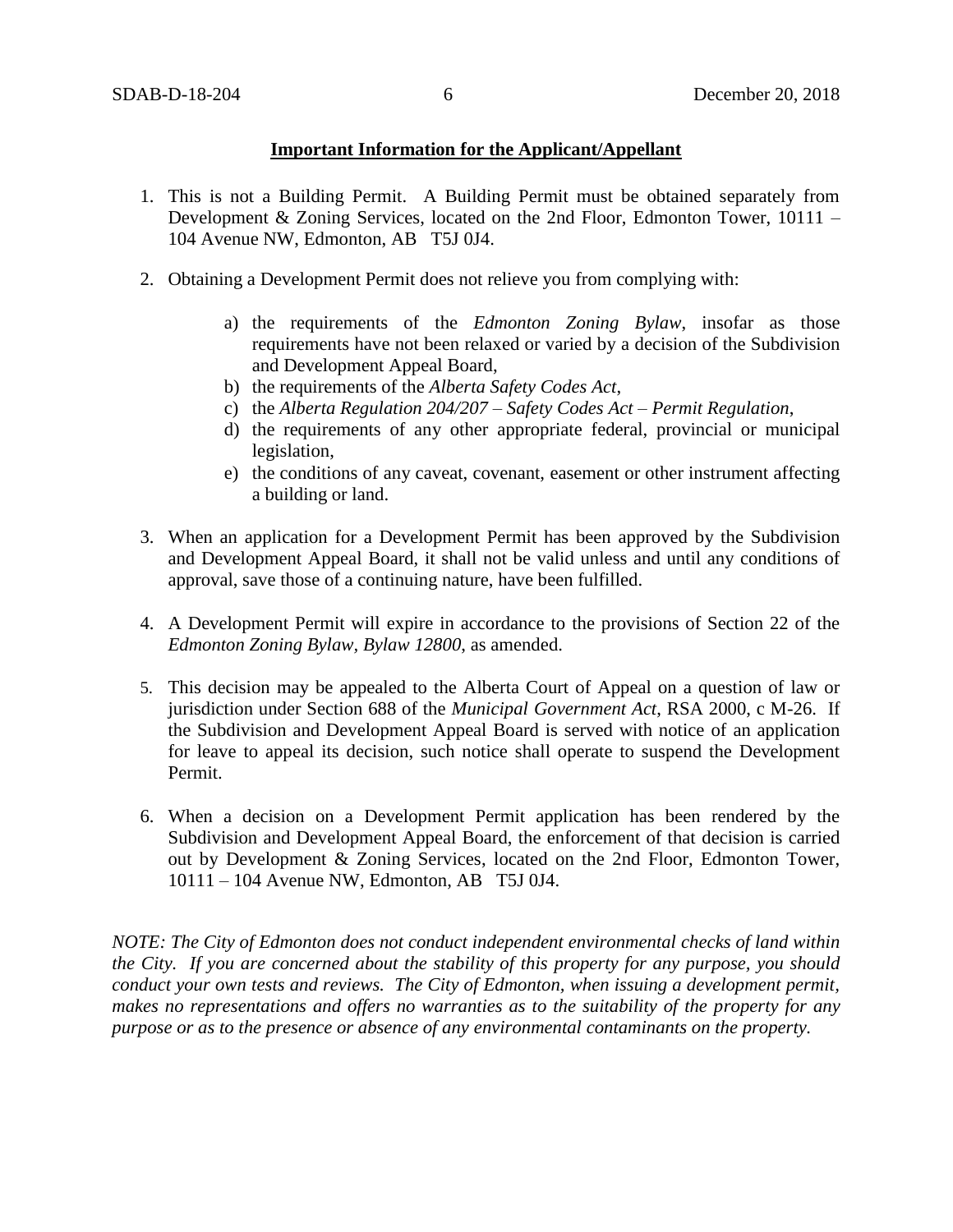

Date: December 20, 2018 Project Number: 168694015-002 File Number: SDAB-D-18-205

# **Notice of Decision**

[1] On December 6, 2018, the Subdivision and Development Appeal Board (the "Board") heard an appeal that was filed on **November 13, 2018**. The appeal concerned the decision of the Development Authority, issued on October 23, 2018, to refuse the following development:

# **Operate Temporary Storage Use (Gravel Truck Storage).**

- [2] The subject property is on Plan 138KS Lot 18, located at 603 67 Avenue NW, within the (DC1) Direct Development Control Provision (Bylaw 15767). The Maple Ridge Industrial Area Structure Plan applies to the subject property.
- [3] The following documents were received prior to the hearing and form part of the record:
	- A copy of the Development Permit application with attachments, proposed plans, and the refused Development Permit; and
	- The Development Officer's written submission.
- [4] The following exhibits were presented during the hearing and form part of the record:
	- Exhibit  $A T$ abulations showing the amount of repairs off site;
	- Exhibit  $B -$ Photographs of the subject site;
	- Exhibit  $C An$  e-mail to EPCOR;
	- Exhibit  $D A$  written submission from the Appellant;
	- Exhibits E1 to  $E6$  Invoices and repair work done by third parties.

# **Preliminary Matters**

[5] At the outset of the appeal hearing, the Chair confirmed with the parties in attendance that there was no opposition to the composition of the panel.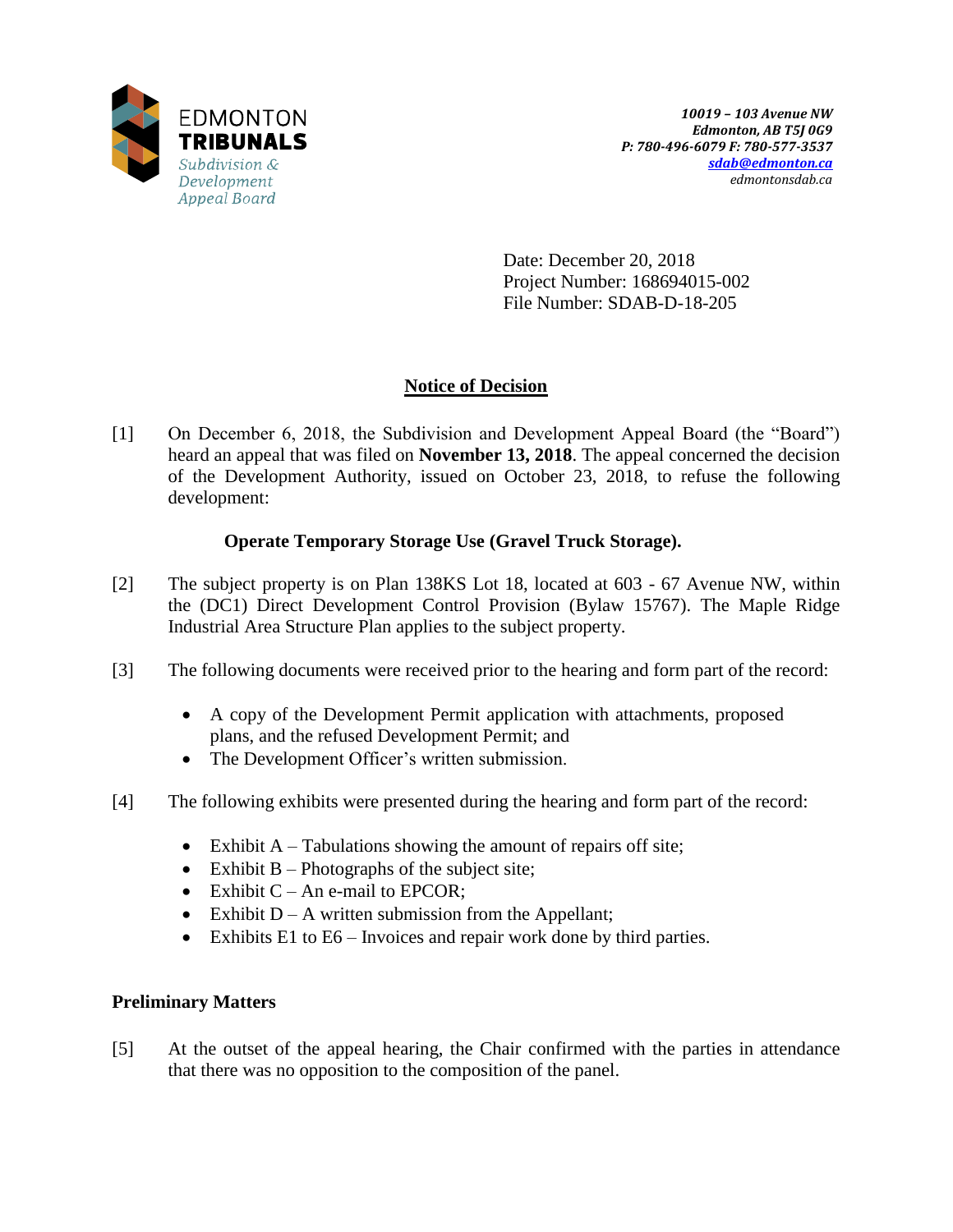- [6] The Chair outlined how the hearing would be conducted, including the order of appearance of parties, and no opposition was noted.
- [7] The appeal was filed on time, in accordance with section 686 of the *Municipal Government Act*, RSA 2000, c M-26.

#### **Summary of Hearing**

- *i) Position of the Appellant, Mr. L. Dhaliwal, who was accompanied by Mr. P. Shanker*
- [8] They applied for a development permit in 2015 and it was refused in October 2018 because their development was deemed to be a General Industrial Use.
- [9] The subject trucks are stored on site when they are not working.
- [10] Access from 65 Avenue to the subject site has been closed off and is not being used. The access area has been closed off using fencing material. They intend to make a cement wall using cement blocks.
- [11] Only minor repairs such as inflating tires, tightening loose screws, and replacing light bulbs are done to the trucks at the subject site. Major repairs are done off site at a repair shop.
- [12] They applied for a trucking business permit in 2015 but the business has not been operating due to the economy. They are willing to comply with the *Edmonton Zoning Bylaw*; however, the property is used as a residential property and parking of the trucks when they are not being used.
- [13] They referred to invoices from other companies showing the list of work that was done on the trucks (*Exhibits A and E1-E6*).
- [14] They referred to photographs showing the following (*Exhibit B*):
	- a. The closed access area from 65 Avenue;
	- b. The yard where the trucks are parked when they are not operating;
	- c. The residence, the back yard, and the side yard along the shed;
	- d. The back yard looking south from the north access where a maximum of 17 trucks could be parked there.
	- e. The back yard showing the fence separating the adjacent property; and
	- f. Cement blocks that they intend to use to finish off the access to the subject site.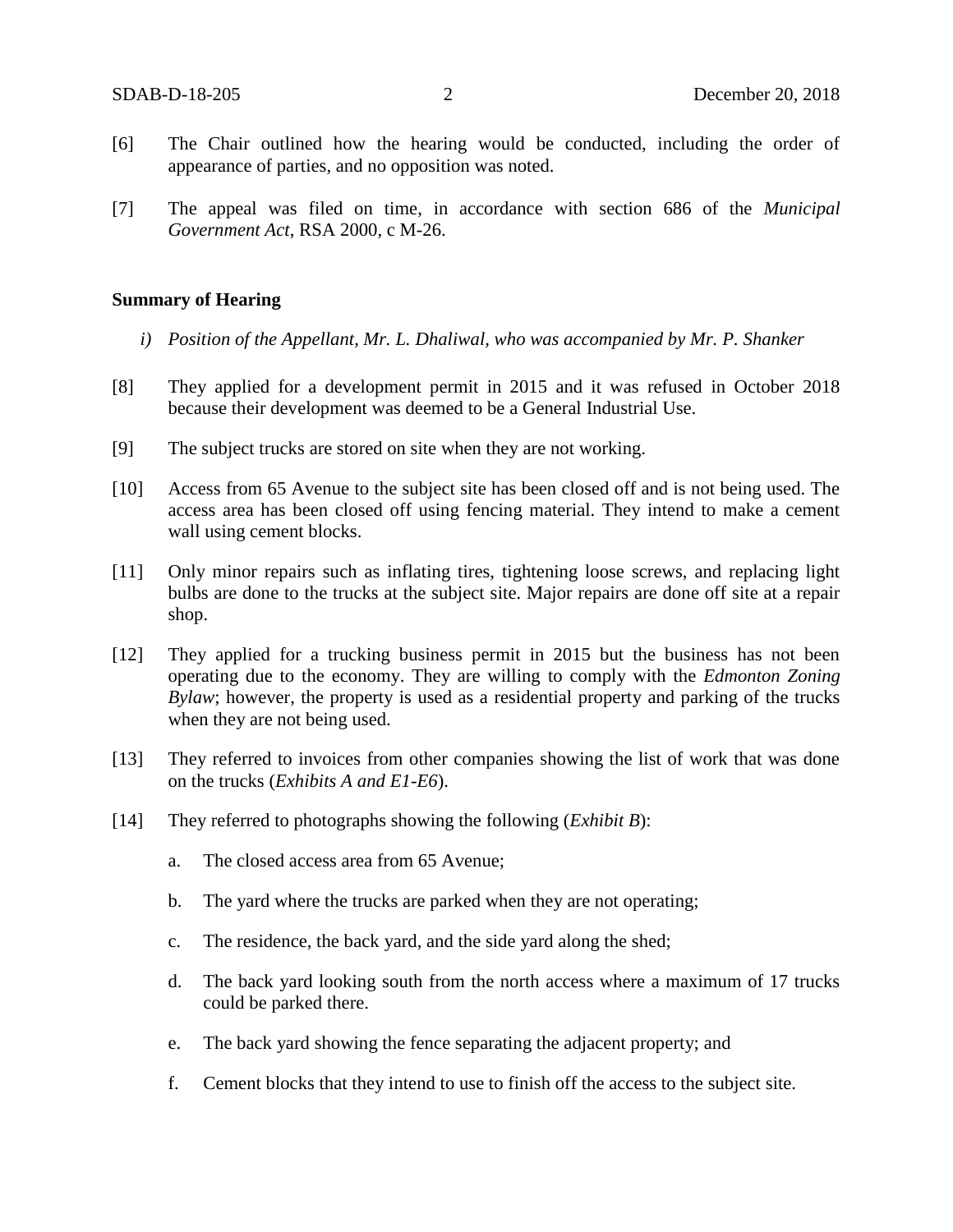- [15] They confirmed there is one residence and one shed on the subject site. The shed existed when they purchased the property.
- [16] An RV is parked in the shed when it is not being used. A compressor, some parts, and small tools used for the trucks are also stored in the shed.
- [17] The shed is not being used for major repairs on the trucks. If repairs are being done on the property, they would not have invoices from companies where repairs were done.
- [18] The trucks are contracted out and haul gravel from one site to another.
- [19] Mr. Dhaliwal and Mr. Shanker provided the following information in response to questions by the Board:
	- a. Fuel for the trucks is not stored at the subject site.
	- b. Mr. Dhaliwal's son owns the AB Weeping Tile business that has been operating from the subject site for approximately six months. Some of the material used for the tile business is stored at the subject site. The tile business is not associated with the trucking business.
	- c. The tile business is registered to the subject site. However, they are looking for space elsewhere for the tile business.
	- d. They have not pursued the Minor Home Based Business that was applied for in 2014.
	- e. They intend to use the subject site for the business and the storage of trucks.
	- f. In their opinion, Temporary Storage means trucks moving on and off the property.
	- g. All of the trucks are owned by the trucking company.
	- h. Mr. Dhaliwal lives at the subject Site.
	- i. A small amount of gravel is stored at the subject site.
	- j. A front end loader is stored at the subject site and used to load gravel in the trucks.
	- k. The complaints outlined in the Development Officer's written submission have been addressed.
	- l. They do not have any welding equipment at the subject site.
	- m. The trucks are empty when they are stored at the subject site.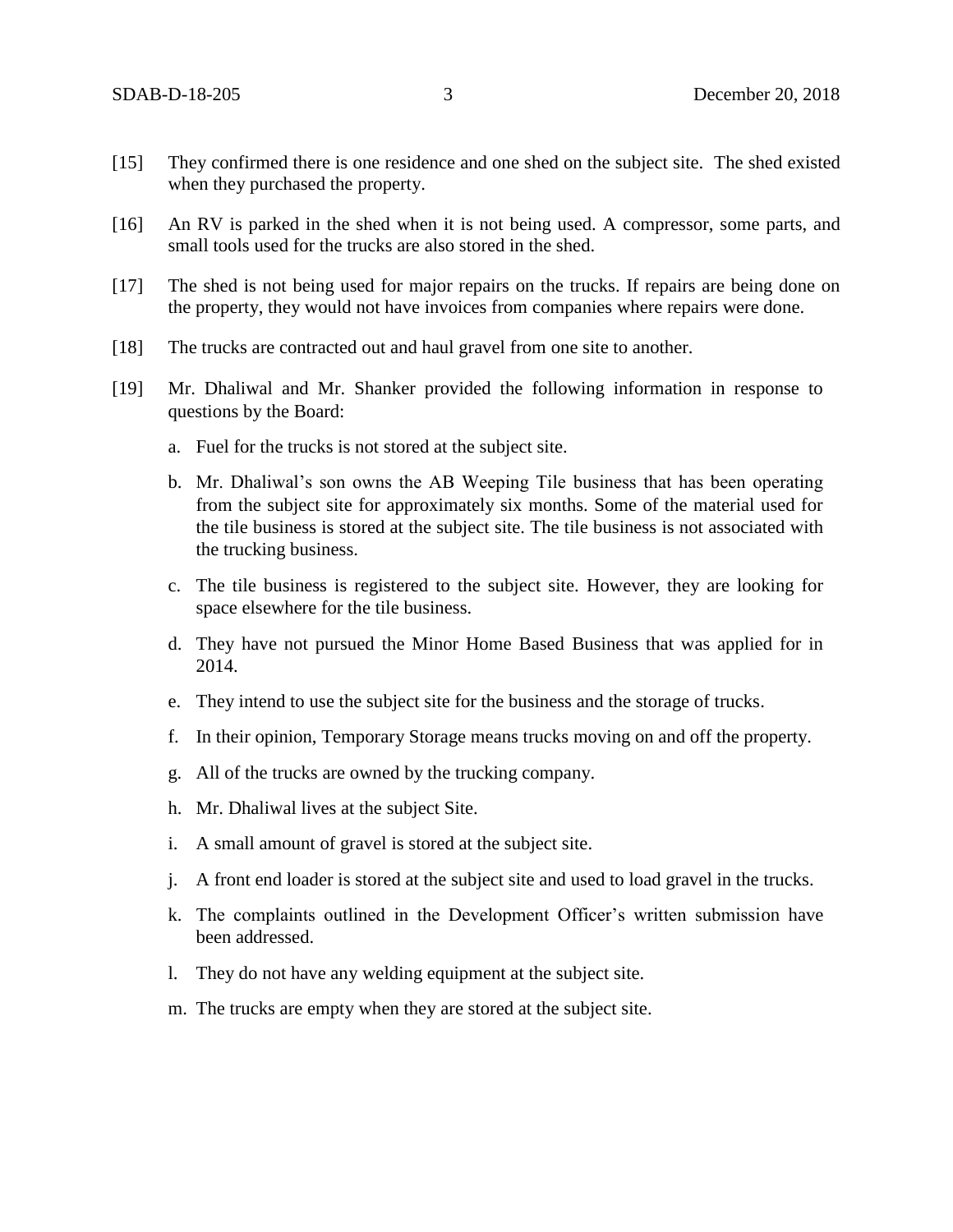- *ii) Position of the Development Officer, Ms. R. Lee*
- [20] The Development Authority did not appear at the hearing and the Board relied on Ms. Lee's written submission.

### **Decision**

**[21]** The appeal is **ALLOWED** and the decision of the Development Authority is **REVOKED**. The development is **GRANTED** as applied for to the Development Authority, subject to **CONDITIONS**.

#### **Reasons for Decision**

- [22] The subject site is within the DC1 (Bylaw 15767) Direct Development Control Provision [the "DC1"] and within the Maple Ridge Industrial Area Structure Plan.
- [23] The Board's jurisdiction is set out under section 685(4)(b) of the *Municipal Government Act* that states:

Despite subsections  $(1)$ ,  $(2)$  and  $(3)$ , if a decision with respect to a development permit application in respect of a direct control district is made by a development authority, the appeal is limited to whether the development authority followed the directions of council, and if the subdivision and development appeal board finds that the development authority did not follow the directions it may, in accordance with the directions, substitute its decision for the development authority's decision.

- [24] As a result of section 685(4)(b) the Board has no jurisdiction to overturn the Development Authority's decision unless they failed to follow the directions of council in reaching its decision.
- [25] The DC1 lists a series of uses including Temporary Storage pursuant to section 3.g. Temporary Storage is defined under the *Edmonton Zoning Bylaw* as:

development used exclusively for temporary outdoor storage of goods and materials where such storage of goods and materials does not involve the erection of permanent structures or the material alteration of the existing state of the land. Typical Uses include pipe yards, or vehicle or heavy equipment storage compounds.

[26] The Development Officer submitted a written document for this appeal in addition to the notations listed in the Development Permit refusal. This written document indicated that the Development Officer did not attend the hearing.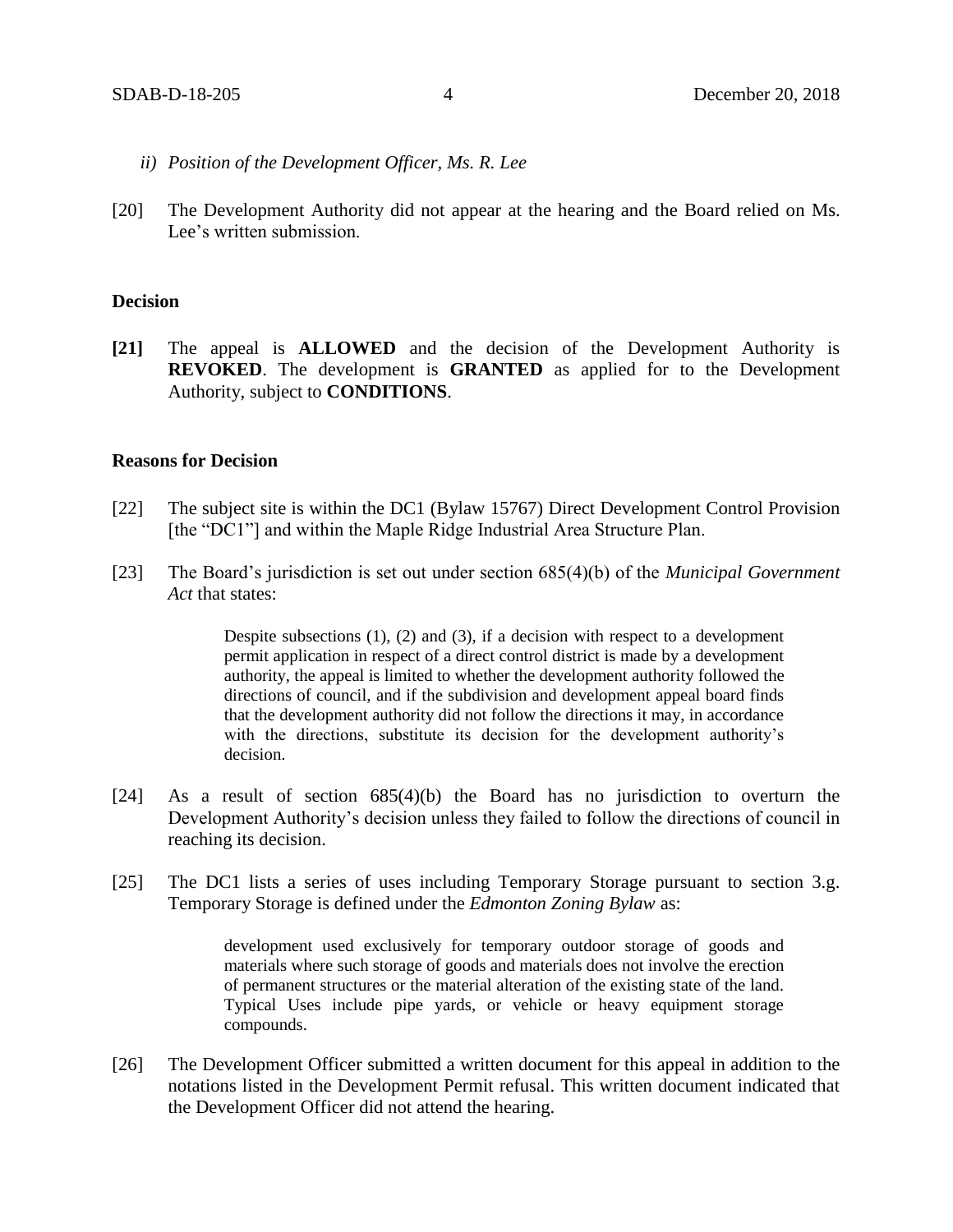- [27] From the materials provided, it appears the Development Officer had information from a 2015 community consultation feedback summary in conjunction with the community consultation requirement under section 4.l.iii of the DC1. Responses from the community consultation and a City of Edmonton site visit in October 18, 2016 led the Development Officer to conclude that one of the permanent buildings on the subject site was being used in a material way in conjunction with the trucks that are the subject of this application.
- [28] In particular, the evidence from 2015 and 2016 showed that oil changes, welding and other acts of maintenance and repair were being conducted in one of the permanent buildings. As a result of those findings the Development Officer determined that this use was not Temporary Storage but in fact a General Industrial Use, which is not a listed use unless the subject site is *serviced to City of Edmonton standards for roads and sewers and which shall have a service connection for potable water*, pursuant to section 3.q of the DC1. As this servicing is not in place for the subject site, the Development Permit was refused.
- [29] The Board heard evidence at the hearing from the Appellant that was significantly different from the Development Officer's written materials. Both oral and documentary evidence was provided that showed repairs and significant maintenance and repairs including oil changes are no longer being conducted on the site. The Appellant testified and submitted evidence of invoices and tabulations showing that repairs and maintenance on trucks were being done by third party repair shops off site.
- [30] The Appellant testified that the only activity related to maintenance involved inflating tires of stored vehicles, tightening loose screws and occasionally light bulb replacements.
- [31] As the evidence provided by the Development Officer is close to being three years old, on a balance of probabilities the Board concludes that the essence of the subject development is in fact to store empty tractor trailers on the site and not perform any material maintenance or repairs. This conclusion leads the Board to find that the subject development is for Temporary Storage which is a listed use in the DC1. Therefore, the Development Officer did not follow the directions of council by not allowing a Temporary Storage use in the DC1.
- [32] To ensure that the issues observed and documented in 2015 and 2016 do not reappear, the Board has added **CONDITIONS** to this approval to ensure that is the case, which include:
	- a. All major maintenance and repair of trucks shall not be conducted on the subject site.
	- b. The entrance to the subject site that was created onto 65 Avenue shall be removed and repaired to the satisfaction of Subdivision Planning (Transportation Services).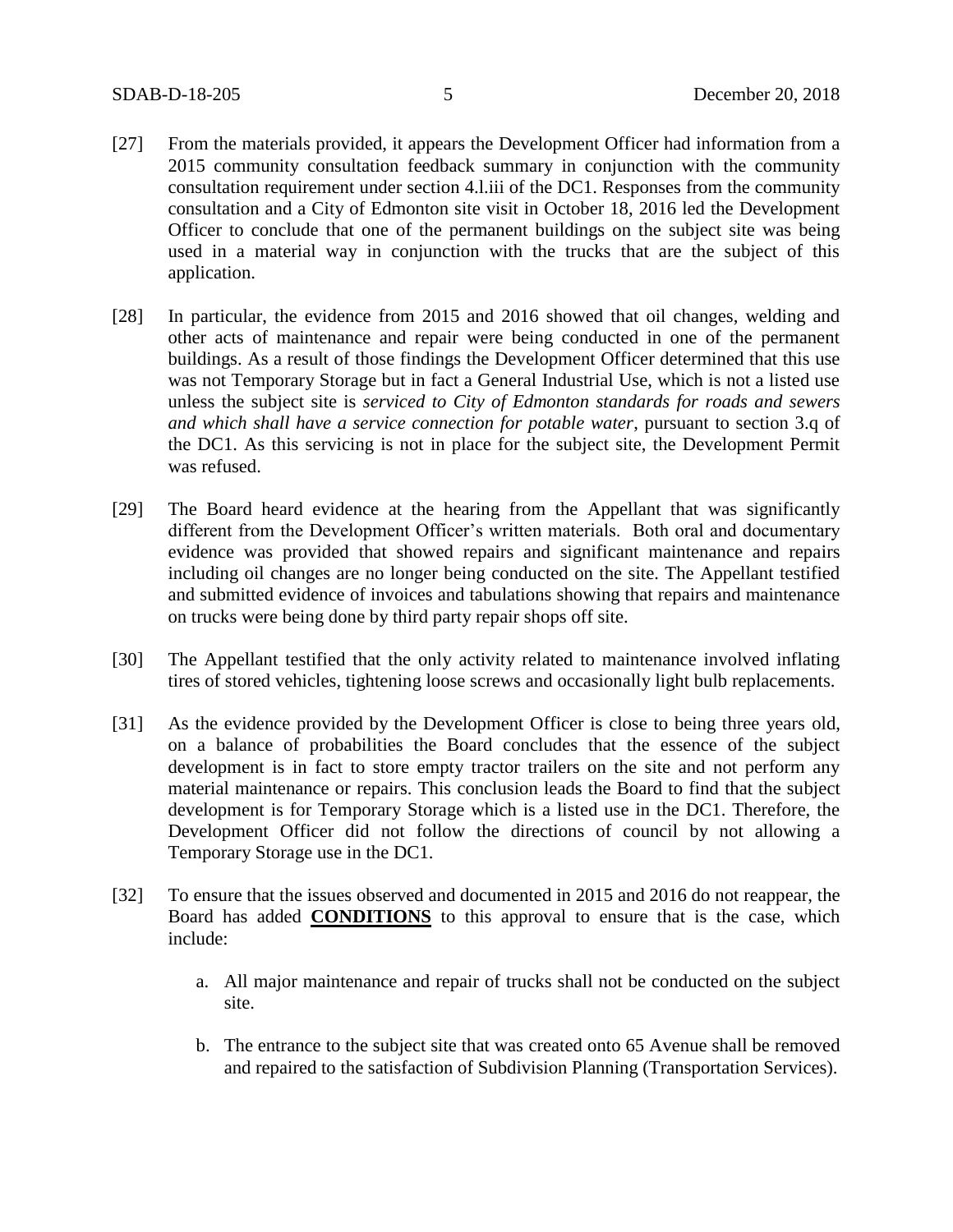- c. All trucks shall be empty when stored on the subject site.
- d. No gravel shall be hauled or stored on the subject site other than what is required for the maintenance of the Temporary Storage facility.
- [33] The following **CONDITIONS** are also added that were included in the Development Officer's written submission:
	- e. No parking, loading, storage, trash collection, outdoor service or display areas shall be permitted within a required Yard. (Reference DC1 (Bylaw 15767 Section 4.e)).
	- f. Any outdoor lighting for any development shall be located and arranged so that no direct rays of light are directed at any adjoining properties, or interfere with the effectiveness of any traffic control devices. (Reference DC1 (Bylaw 15767 Section 4 i)).
	- g. All required parking and loading facilities shall only be used for the purpose of accommodating the vehicles of clients, customers, employees, members, residents or visitors in connection with the building or Use for which the parking and loading facilities are provided, and the parking and loading facilities shall not be used for driveways, access or egress, commercial repair work, display, sale or storage of goods of any kind. (Reference Section 54.1(1)(c)).
	- h. All outdoor trash collection areas shall be located and screened to the satisfaction of the Development Officer in accordance with Sections 55(4)  $\&$  (5).

### **Advisements**

- a. Access from the site to 67 Avenue exists, as shown on Enclosure I. Any modification to the existing access requires the review and approval of Transportation Planning and Engineering.
- b. This lot falls within the Maple Ridge and Southeast Industrial Arterial Roadway Assessment (ARA) catchment area. 100% of the ARA is owed for this site. The amount of ARA owing using the 2016 rate totals \$108,271. However, the full amount owing will be deferred for this application. Upon future development or subdivision of the site, the deferred amount being imposed will be collected. The owner must contact Raghda Abdelmonem (780-442-7042) of Development Coordination for more information on the ARA owing.
- c. All access locations and curb crossings shall have the approval of Transportation Services (Reference Section 53(1)).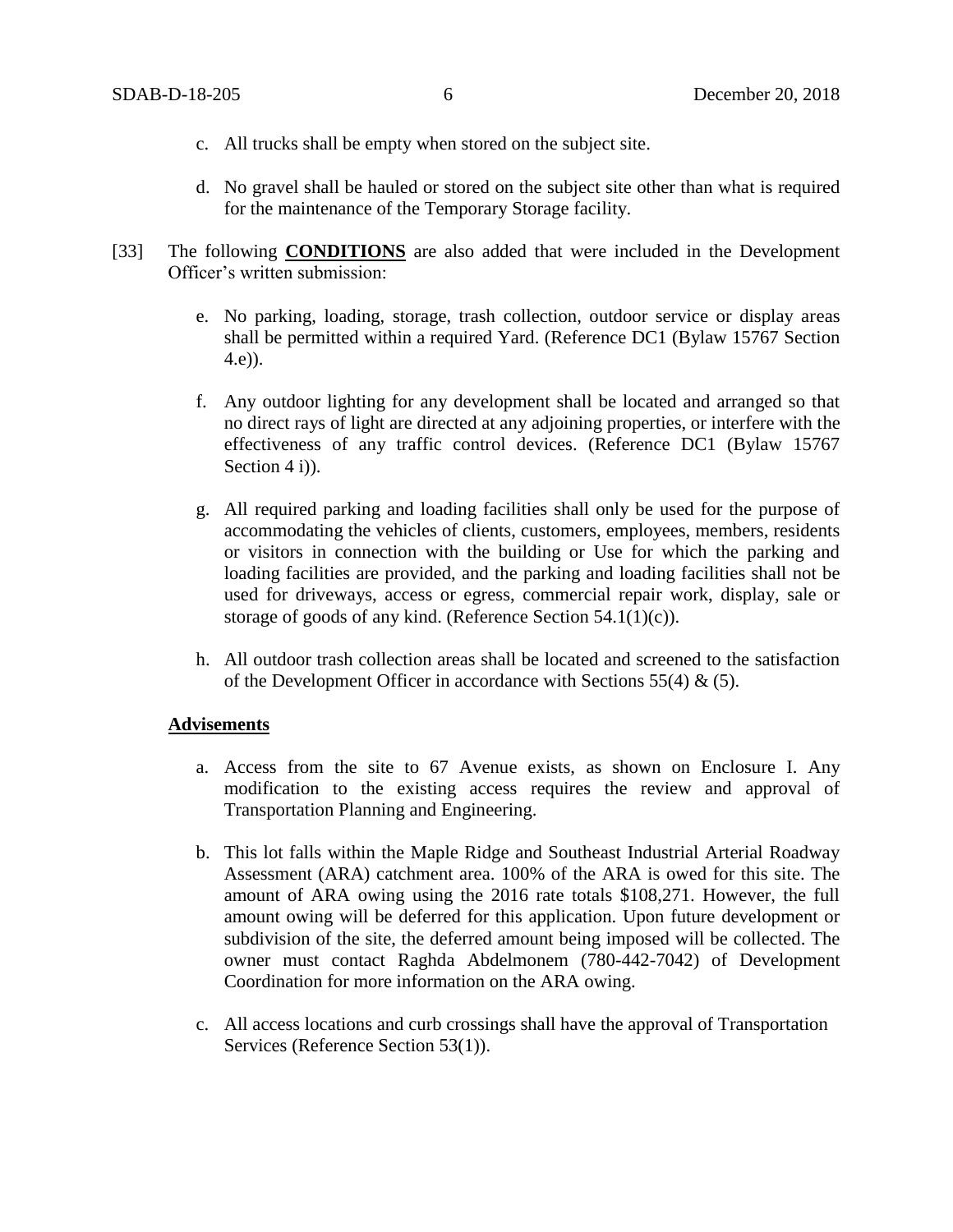- d. Upon future development of the site, the existing accesses may require upgrading to meet current City of Edmonton standards which may include reconstruction, widening and hard surfacing. All costs associated with the upgrades shall be borne by the owner/applicant.
- e. The Maple Ridge and Southeast Industrial ARA catchment is set up as a means for cost sharing the arterial roadway construction within the Maple Ridge and Southeast Industrial Area. For further information regarding Arterial Roadway Assessments, please contact Raghda Abdelmonem (780-442-7042) of Development Coordination.
- f. The roadways (65 Avenue, 67 Avenue) adjacent to the subject property are rural residential gravel roadways. The Maple Ridge Area Structure Plan (Enclosure II) identifies a future urban collector roadway connection through the Hurstwood area along the existing 8 Street roadway alignment. This future urban collector roadway connection through the Hurstwood area depends upon future development in the area and timing is unknown.
- g. This Development Permit is NOT a Business Licence. A separate application must be made for a Business Licence. Please contact the 311 Call Centre (780- 442-5311) for further information.
- h. Signs require separate Development Applications.
- i. The Development Permit shall not be valid unless and until the conditions of approval, except those of a continuing nature, have been fulfilled; and no notice of appeal from such approval has been served on the Subdivision and Development Appeal Board within the time period specified in subsection 21.1 (Section 17.1).
- j. A building permit is required for any construction or change in Use of a building. For a building permit, and prior to the plans examination review, you require construction drawings and the payment of fees. Please contact the 311 Call Centre (780-442-5311) for further information.
- k. Unless otherwise stated, all above references to section numbers refer to the authority under the Edmonton Zoning Bylaw 12800 as amended.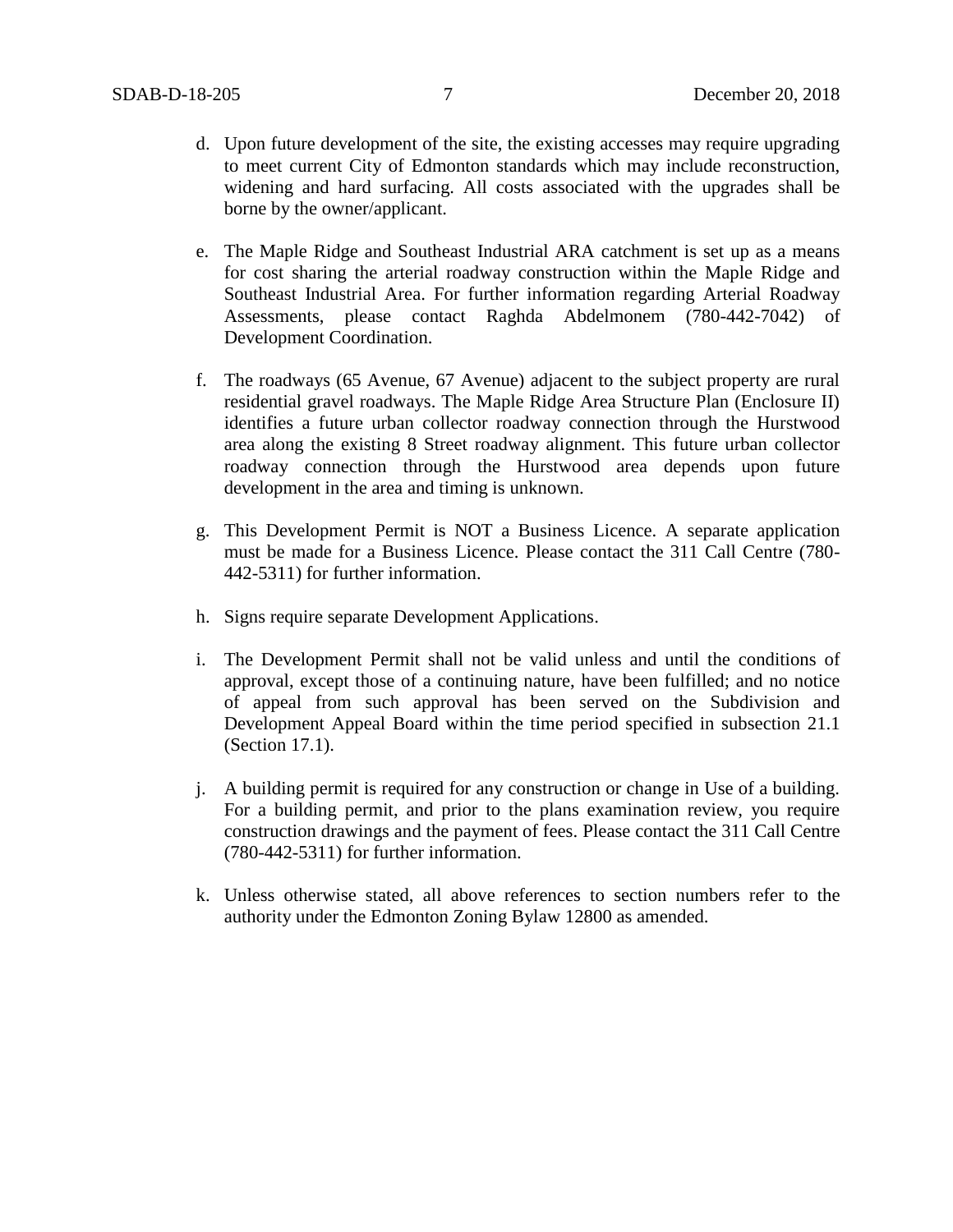[34] With the application of the additional conditions by the Board, the Board is satisfied that the proposed development is a Temporary Storage use in the DC1. The appeal is therefore allowed.

> Mr. I. Wachowicz, Chair Subdivision and Development Appeal Board

Board Members in Attendance: Mr. B. Gibson; Ms. D. Kronewitt Martin; Ms. S. McCartney; Mr. L. Pratt

CC: City of Edmonton, Development & Zoning Services, Attn: Ms. R. Lee / Mr. H. Luke